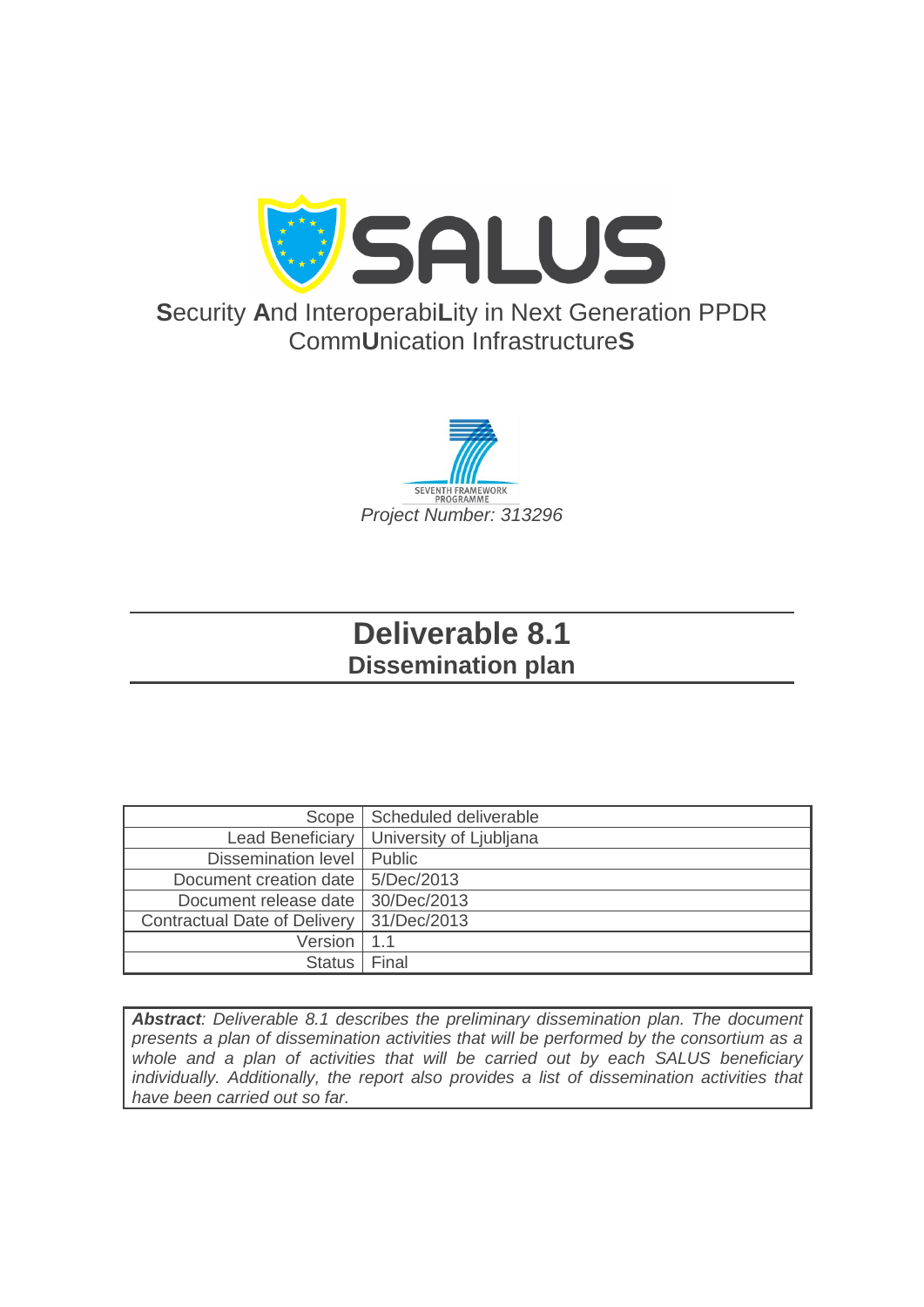



### **AUTHORS**

| <b>Name</b>               | <b>Organisation</b> | <b>Email</b>                       |
|---------------------------|---------------------|------------------------------------|
| David Jelenc (editor)     | UL                  | david.jelenc@fri.uni-lj.si         |
| Hugo Marques              | IT                  | hugo.marques@av.it.pt              |
| Jonathan Rodriguez        | IT                  | jonathan@av.it.pt                  |
| Serge Delmas              | CAS                 | serge.delmas@cassidian.com         |
| <b>Bert Bouwers</b>       | <b>ROH</b>          | bert.bouwers@rohill.nl             |
| Andy Nyanyo               | <b>AW</b>           | andy.nyanyo@airwavesolutions.co.uk |
| Sonia Heemstra de Groot   | <b>TI-WMC</b>       | sonia.heemstra.de.groot@ti-wmc.nl  |
| Konstantia Barmpatsalou   | <b>ONE</b>          | konstantia@dei.uc.pt               |
| Denis Trček               | UL                  | denis.trcek@fri.uni-lj.si          |
| Geert Heijenk             | <b>UTWENTE</b>      | geert.heijenk@utwente.nl           |
| Lasif Yasakethu           | KU                  | l.yasakethu@kingston.ac.uk         |
| Tasos Dagiuklas           | <b>UPAT</b>         | ntan@ece.upatras.gr                |
| Yevgeni Koucheryavy       | <b>UBITEL</b>       | y.koucheryavy@ubitel.ru            |
| Branko Kolundžija         | UB                  | kol@etf.rs                         |
| Marie-Christine Bonnamour | <b>PSCE</b>         | mc.bonnamour@psc-europe.eu         |
| Jérôme Brouet             | ALU-I               | jerome.brouet@alcatel-lucent.com   |
| Kari Junttila             | <b>ESC</b>          | kari.junttila@pelastusopisto.fi    |

### **QUALITY ASSURANCE TEAM**

| <b>Name</b>               | <b>Organisation</b> | <b>Email</b>                     |
|---------------------------|---------------------|----------------------------------|
| Tasos Dagiuklas           | UPAT                | ntan@ece.upatras.gr              |
| Marie-Christine Bonnamour | <b>PSCE</b>         | mc.bonnamour@psc-europe.eu       |
| Jérôme Brouet             | ALU-I               | jerome.brouet@alcatel-lucent.com |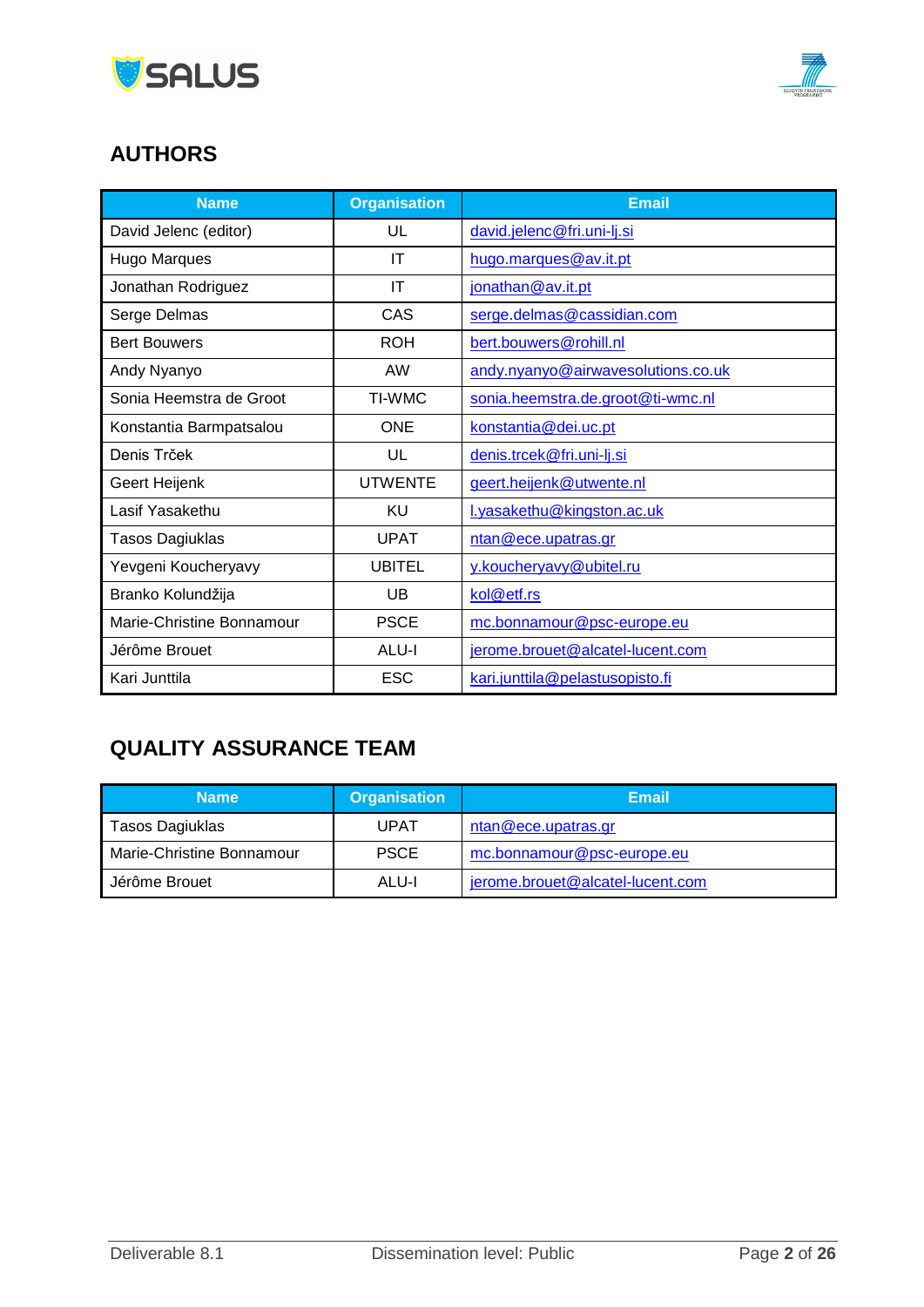



### <span id="page-2-0"></span>**EXECUTIVE SUMMARY**

The SALUS project aims to design, implement and evaluate a next generation communication network concept for Public Protection and Disaster Relief (PPDR) agencies. The work package 8 is concerned with disseminating the knowledge generated to the public by focused activities, to interact with the wider community, and to ensure post-project impact through an exploitation strategy.

This document presents a preliminary dissemination plan, listing both activities performed by each SALUS beneficiary individually and activities performed by the consortium as a whole in order to ensure a wide post-project impact. Beneficiaries will disseminate the results of the project by contributing to various standardization groups (such as ETSI, 3GPP, ITU and IETF), publishing in technology magazines, scientific journals, conferences, and workshops, and by actively participating and promoting the project at industrial and end-users' events.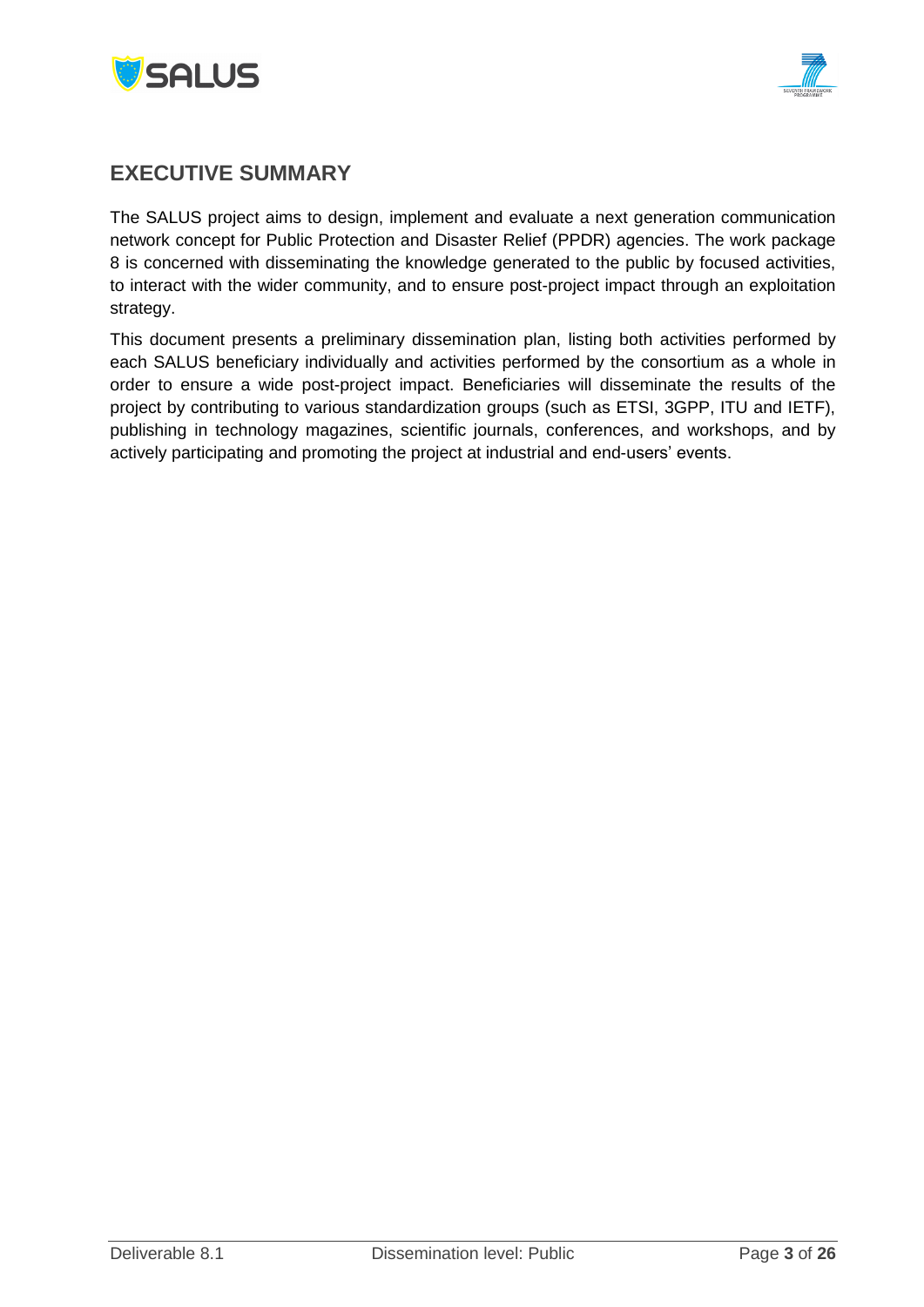



### <span id="page-3-0"></span>**TABLE OF CONTENTS**

| 1              |     |        |                                                                     |  |  |
|----------------|-----|--------|---------------------------------------------------------------------|--|--|
| $\overline{2}$ |     |        |                                                                     |  |  |
|                | 2.1 |        |                                                                     |  |  |
|                | 2.2 |        |                                                                     |  |  |
|                |     | 2.2.1  |                                                                     |  |  |
|                |     | 2.2.2  |                                                                     |  |  |
|                |     | 2.2.3  |                                                                     |  |  |
|                |     | 2.2.4  |                                                                     |  |  |
|                |     | 2.2.5  |                                                                     |  |  |
|                |     | 2.2.6  | Twente Institute for Wireless and Mobile Communications (TI-WMC)  9 |  |  |
|                |     | 2.2.7  |                                                                     |  |  |
|                |     | 2.2.8  |                                                                     |  |  |
|                |     | 2.2.9  |                                                                     |  |  |
|                |     | 2.2.10 |                                                                     |  |  |
|                |     | 2.2.11 |                                                                     |  |  |
|                |     | 2.2.12 |                                                                     |  |  |
|                |     | 2.2.13 |                                                                     |  |  |
|                |     | 2.2.14 |                                                                     |  |  |
|                |     | 2.2.15 |                                                                     |  |  |
|                |     | 2.2.16 |                                                                     |  |  |
|                | 2.3 |        |                                                                     |  |  |
|                |     | 2.3.1  |                                                                     |  |  |
|                |     | 2.3.2  | COST actions and FP7 projects that may relate to SALUS  16          |  |  |
| 3              |     |        |                                                                     |  |  |
|                | 3.1 |        |                                                                     |  |  |
|                | 3.2 |        |                                                                     |  |  |
|                | 3.3 |        |                                                                     |  |  |
|                | 3.4 |        |                                                                     |  |  |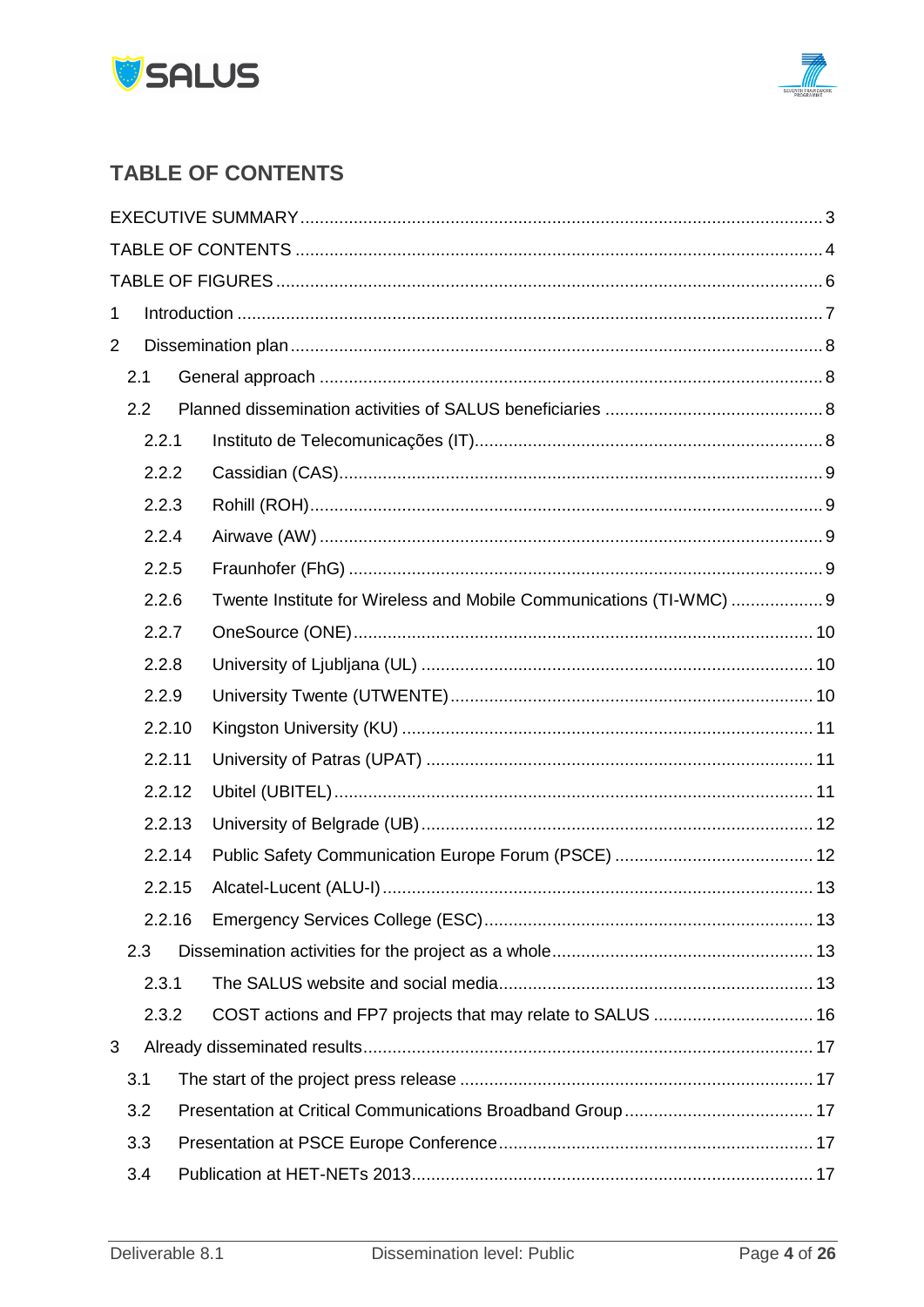



| APPENDIX 3: 7 <sup>TH</sup> FRAMEWORK PROGRAM PROJECTS THAT MAY RELATE TO SALUS25 |  |
|-----------------------------------------------------------------------------------|--|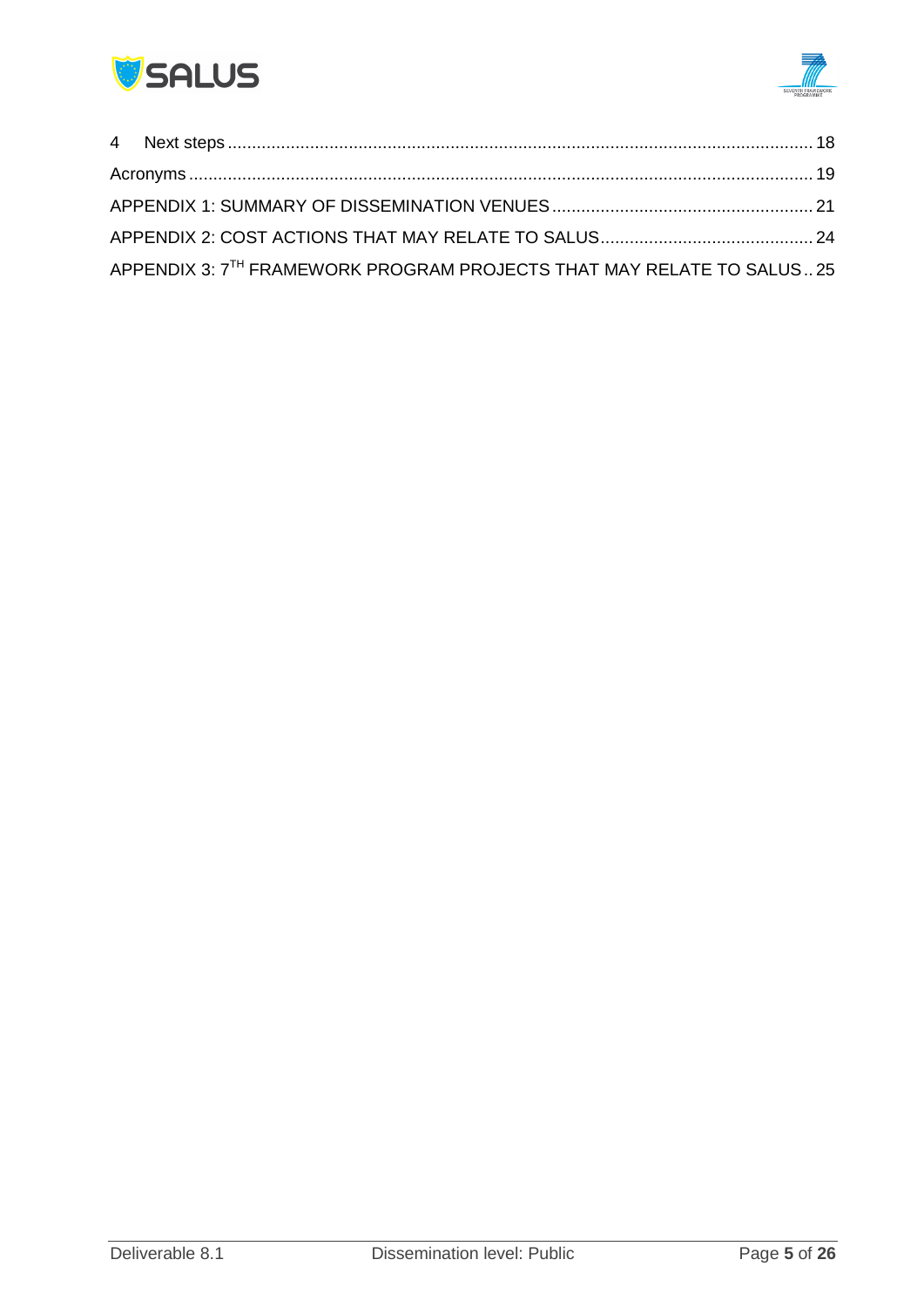



### <span id="page-5-0"></span>**TABLE OF FIGURES**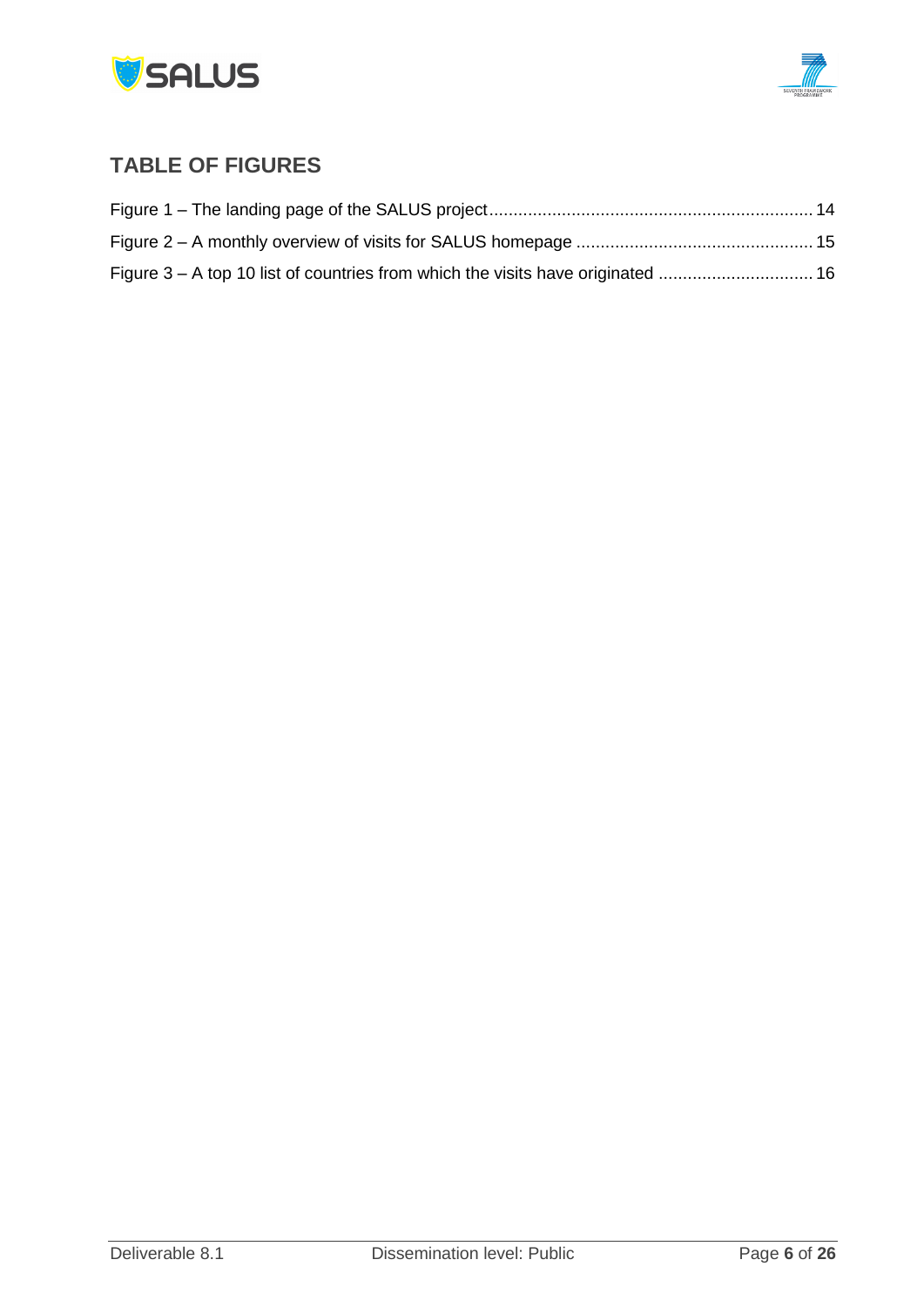



### <span id="page-6-0"></span>**1 INTRODUCTION**

The main goal of the SALUS project is to design, implement and evaluate a next generation communication network concept for Public Protection and Disaster Relief (PPDR) agencies, supported by end-users, network operators and industry, which will provide the necessary security, privacy, seamless mobility, Quality of Service and reliability support for mission-critical PMR voice and broadband data services. SALUS covers the full techno-economic scope regarding development and deployment of the next generation PPDR networks by focusing on the integration with / migration to 4G wireless communications developments targeting three critical scenarios: 1) city security; 2) temporary protection and; 3) disaster recovery. SALUS addresses key research challenges such as enterprise architectures, economic and business analysis, and a number of technical aspects concerning QoS, resilience, inter-systems handover (secure, seamless and fast), enhanced security, privacy mechanisms in heterogeneous network infrastructure, and multicast broadband PPDR services.

The knowledge generated during the project will be disseminated in many venues. This document presents the preliminary plan describing how the results will be disseminated by the consortium as a whole and by each SALUS beneficiary individually. Additionally, the document also provides a list of already carried out dissemination activities.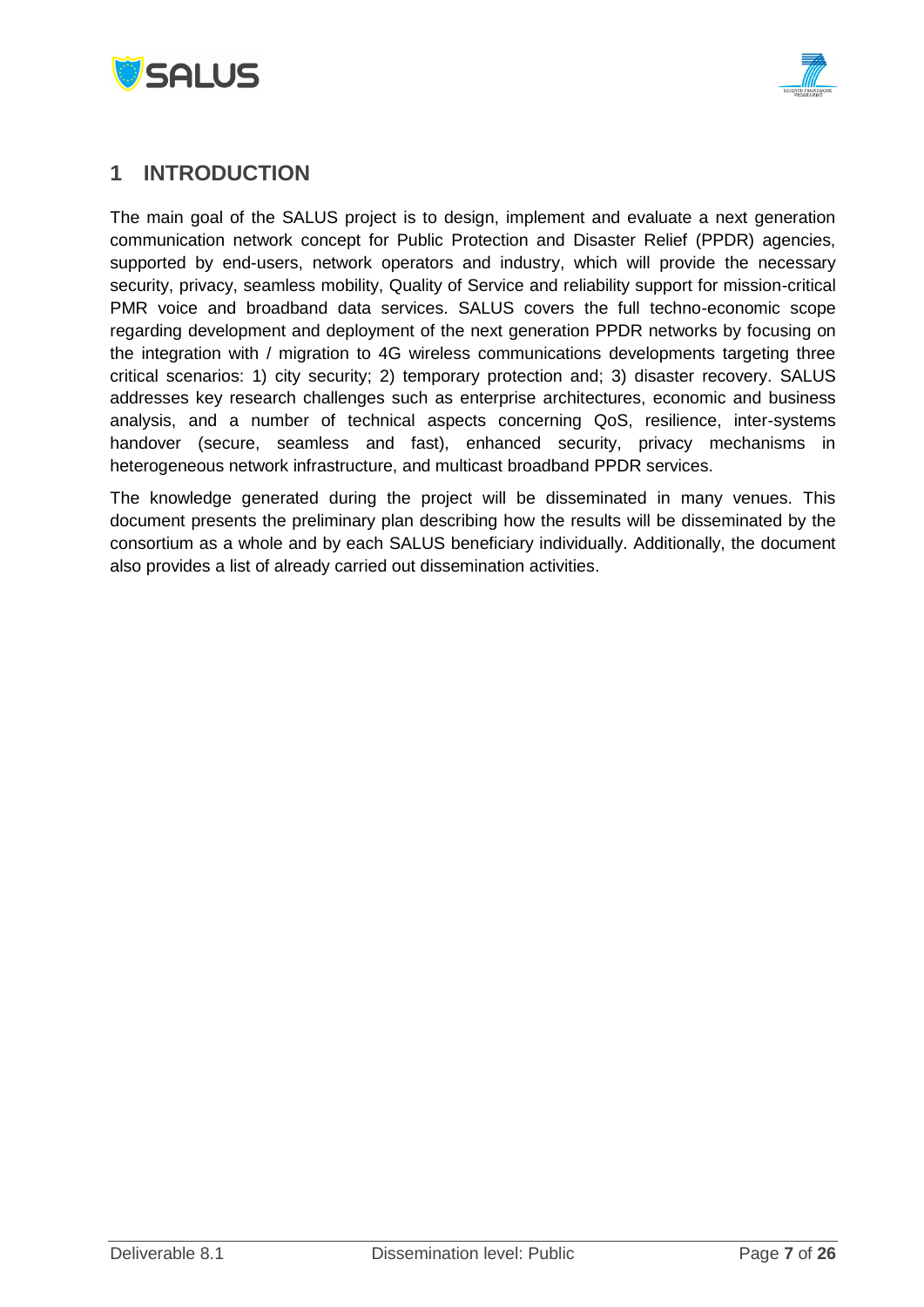



### <span id="page-7-4"></span><span id="page-7-0"></span>**2 DISSEMINATION PLAN**

#### <span id="page-7-1"></span>**2.1 General approach**

The objective of the dissemination is to promote the knowledge and results generated during the project's lifetime. The driving principle of all activities is to use research results to create value within the targeted communities of the European Union to ensure that funding will lead to further advancements and to advance European companies to the leading edge in the global market place.

To this effect the SALUS dissemination plan is twofold; one for each beneficiary and one for the project as a whole. The dissemination activities of each SALUS partner are provided in Section [2.2,](#page-7-2) while the dissemination activities at project level will be carried out on the SALUS website, with the means of social media (see Section [2.3\)](#page-12-2) and by establishing liaison activities with other European Cooperation in Science and Technology (COST) FP7 projects (see Appendices 2 and 3).

#### <span id="page-7-2"></span>**2.2 Planned dissemination activities of SALUS beneficiaries**

Since the SALUS beneficiaries come from various backgrounds – large corporations, operators, SMEs, research institutions, universities and PPDR users – the dissemination activities will take place at venues where beneficiaries usually disseminate their findings: the research outcomes will be presented at scientific venues such as conferences, workshops and journals; applied solutions shall be presented at industrial fora such as fairs, exhibitions and end-user events; training, education and workshops will be carried out by educational institutions; and finally, good practices will be promoted for inclusion in future standards by both research and industrial partners. The strategy of disseminating results in specific venues guarantees that dissemination will reach highly interested audiences, while it also allows the beneficiaries to collect valuable feedback from these audiences.

Also note that while the presentations and other scheduled dissemination activities are not exclusive to European countries, most of the industrial-based events will take place in Europe.

#### <span id="page-7-3"></span>**2.2.1 Instituto de Telecomunicações (IT)**

Instituto de Telecomunicações plans the following dissemination activities:

- As a member of ETSI, IT will disseminate SALUS activities by contributing to the EC Mandate on reconfigurable radio systems. This mandate, among other things, proposes to explore potential areas of synergy between commercial and public safety and between public safety and military;
- IT will also disseminate SALUS achievements to the ANPC (Portuguese Authority for Civil Protection). This activity also targets SIRESP (the operator for the Portuguese safety and emergency network) and the Portuguese Ministry of Internal Administration;
- Dissemination of results will be achieved through the submission of conference papers (ICC and GLOBECOM) and Journal papers (Springer, Elsevier or IEEE transactions) related to seamless and vertical handovers between TETRA and LTE technologies and correspondent security extensions.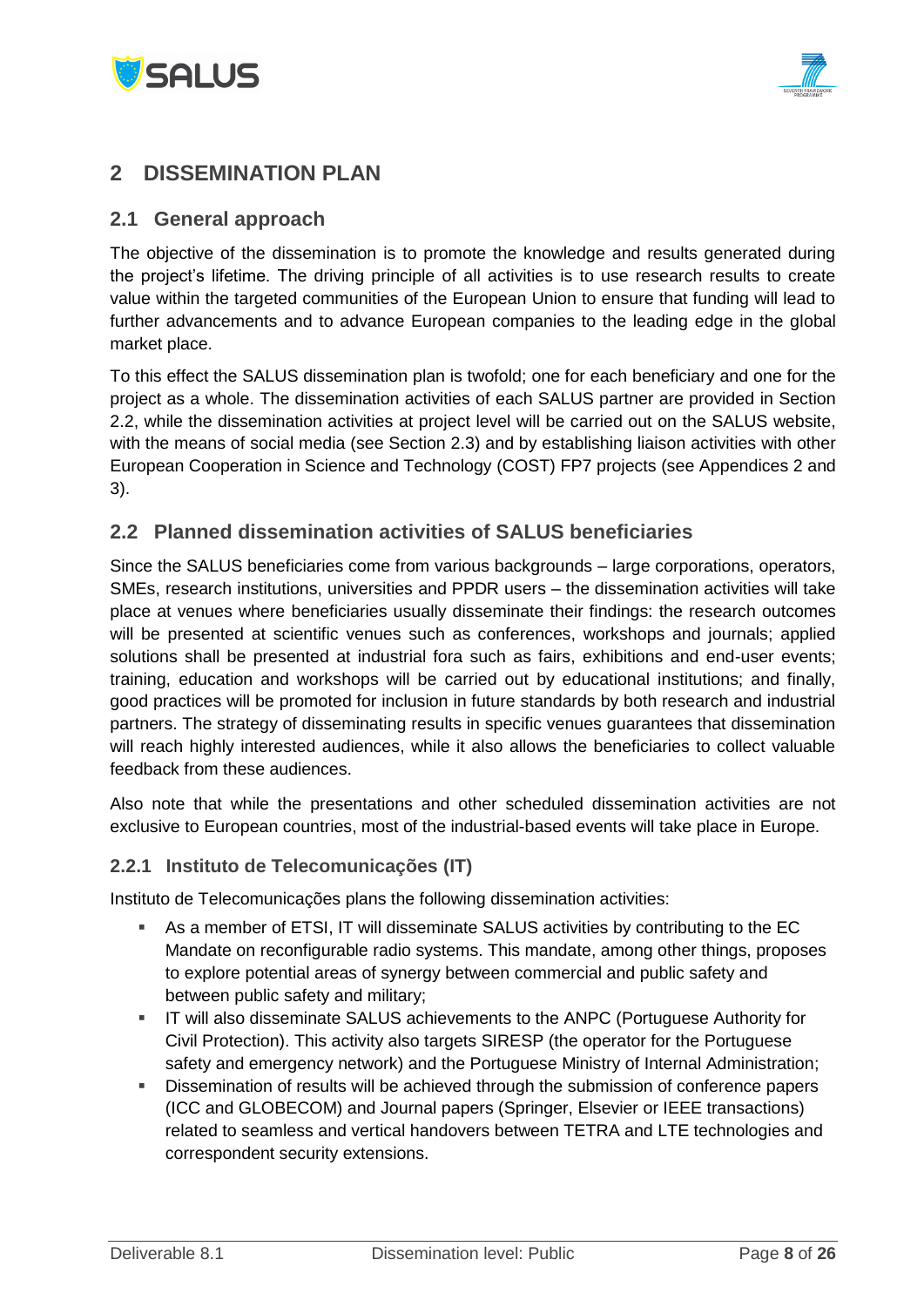



#### <span id="page-8-0"></span>**2.2.2 Cassidian (CAS)**

Cassisian plans the following:

- As a member of ETSI, and having representative in the reconfigurable radio systems work group, Cassidian will support Instituto de Telecomunicações in disseminating SALUS activities in the normalization body.
- Cassidian will disseminate SALUS material on its booth during Critical Communications World Congress (CCW) and Milipol Exhibition.

#### <span id="page-8-1"></span>**2.2.3 Rohill (ROH)**

Rohill will be working on the following dissemination activities:

- Follow-up on initial presentation to the Critical Communication Broadband Group at TETRA & Critical Communications Association (TCCA/CCBG), explaining the status and request for further input and/or participation from end-users;
- Share experiences of Critical Voice and Data over LTE with pilot customers on the upcoming Critical Communications World 2014 in Bangkok with a focus on the next steps that need to be achieved through SALUS;
- Work with other Dutch partners on visibility of SALUS with the Dutch public safety agencies;
- White paper on Critical Voice and Data over public and private LTE networks with a strong reference to SALUS, to be shared through our web site and possibly magazine publications.

#### <span id="page-8-2"></span>**2.2.4 Airwave (AW)**

Airwave plans the dissemination activities specified below:

- Make presentations at industry events such as British Association of Public-Safety Communications Officials (BAPCO), Cambridge Wireless (CW) or Critical Communications World (CCW);
- Share the output with industry standards groups such as the Critical Communications Broadband Group at TETRA & Critical Communications Association (TCCA/CCBG);
- Communicate to user communities via their specialist magazines.

#### <span id="page-8-3"></span>**2.2.5 Fraunhofer (FhG)**

Fraunhofer will disseminate SALUS results according to the following:

- Publish scientific papers on automated analysis of interoperability and resilience aspects based on enterprise architecture models.
- Present results to INCOSE (International Council on Systems Engineering) and IEEE Systems Council in order to work towards recognised standards for enterprise architecture frameworks for PPDR.

#### <span id="page-8-4"></span>**2.2.6 Twente Institute for Wireless and Mobile Communications (TI-WMC)**

TI-WMC plans to disseminate the results of the project in the following venues:

 Dissemination of results in Dutch professional technical magazines, as the technical magazine "Verbinding" which is the publication directed to the professionals in mission critical communications, and Bits&Chips with a more general scope;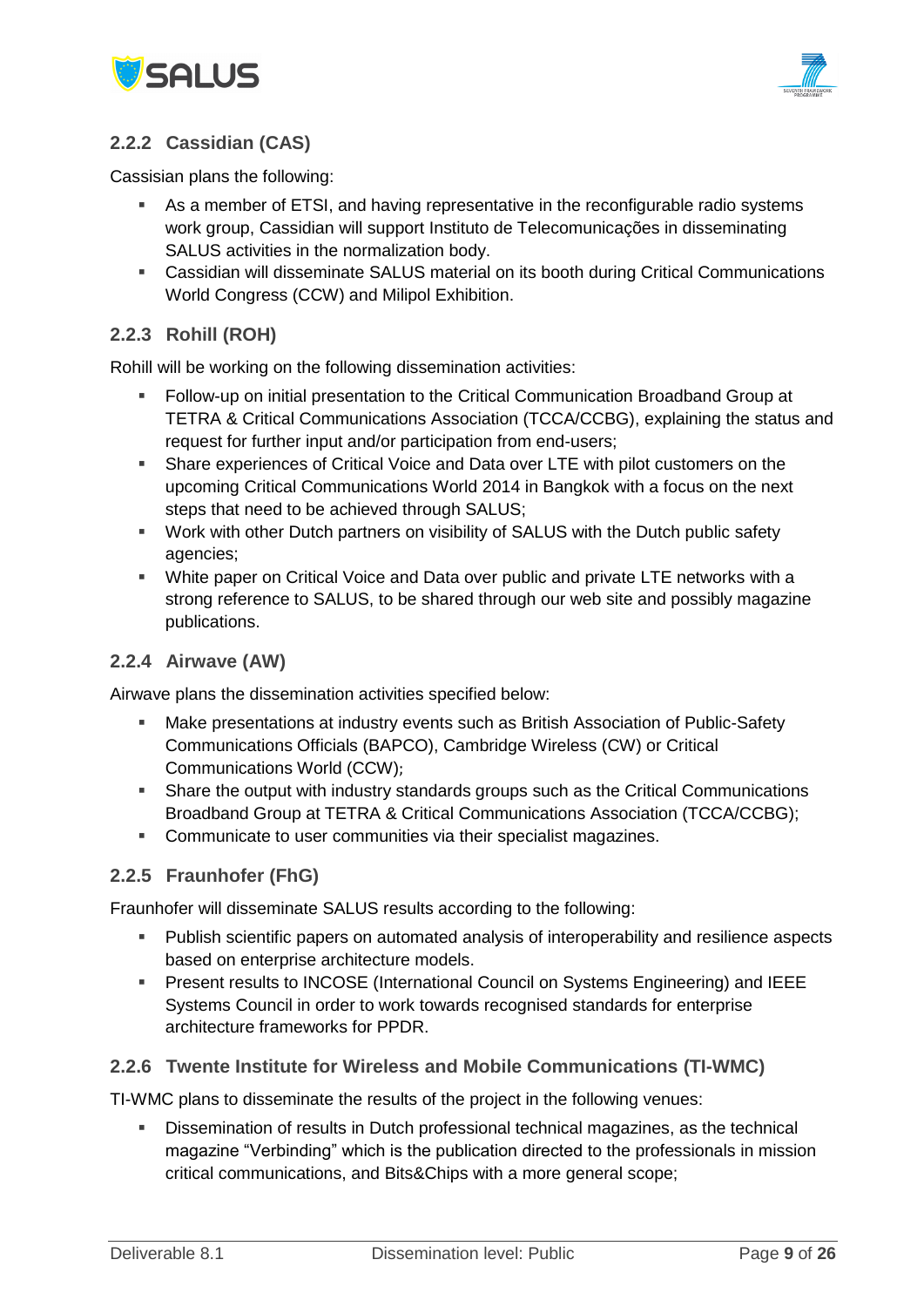



- Presentation of results in Dutch conferences and workshop of larger scope, as Bits&Chips conference on embedded systems, and ICT Open;
- Cooperation with the Dutch project  $Tec4se<sup>2</sup>$  on integration of technologies for network centric work for improving the efficiency of public safety services;
- Dissemination of results within the Hague Security Delta (HSD) cluster which is the largest security cluster in Europe. In this Dutch cluster, companies, governments, and research institutions work together on innovations and knowledge in the field of cyber security, national and urban security, protection of critical infrastructure, and forensics.

#### <span id="page-9-0"></span>**2.2.7 OneSource (ONE)**

OneSource plans to disseminate results in the following venues:

- IEEE Symposium on Security and Privacy. Orientation: Networks Security, Security Architecture, Privacy Preservation Mechanisms;
- USENIX Security Symposium. Orientation: Networks and Mobile Security, Forensics and diagnostics for security, Intrusion Detection Systems;
- ACM Conference on Computer and Communications Security. Orientation: Information Security;
- ACM International Conference on High Confidence Networked Systems. Orientation: Security Preservation within the context of next generation PPDR systems;
- IEEE International Conference on Communications. Orientation: Networking Infrastructure and Architecture in PPDR Systems;
- ACM Transactions on Information and System Security. Orientation: End-to-end security preservation in new generation PPDR;
- **IEEE Communications Magazine. Orientation: PPDR systems functions and** architecture.

#### <span id="page-9-1"></span>**2.2.8 University of Ljubljana (UL)**

University of Ljubljana will disseminate the results as follow:

- Publish a paper in a SCI-indexed journal (publishers IEEE, Elsevier and alike). Tentative title: Survey of privacy architectures and technologies for PPDR communication networks;
- Publish a conference paper (ISCRAM, IFIP and alike). Tentative title: Generic privacy architecture for PPDR communication networks (in collaboration with University of Patras and other partners in WG5).

#### <span id="page-9-2"></span>**2.2.9 University Twente (UTWENTE)**

University of Twente plans to disseminate the results as follows:

<sup>&</sup>lt;sup>1</sup> [http://www.blomberginstituut.nl](http://www.blomberginstituut.nl/)

<sup>&</sup>lt;sup>2</sup> [http://www.tec4se.nl](http://www.tec4se.nl/)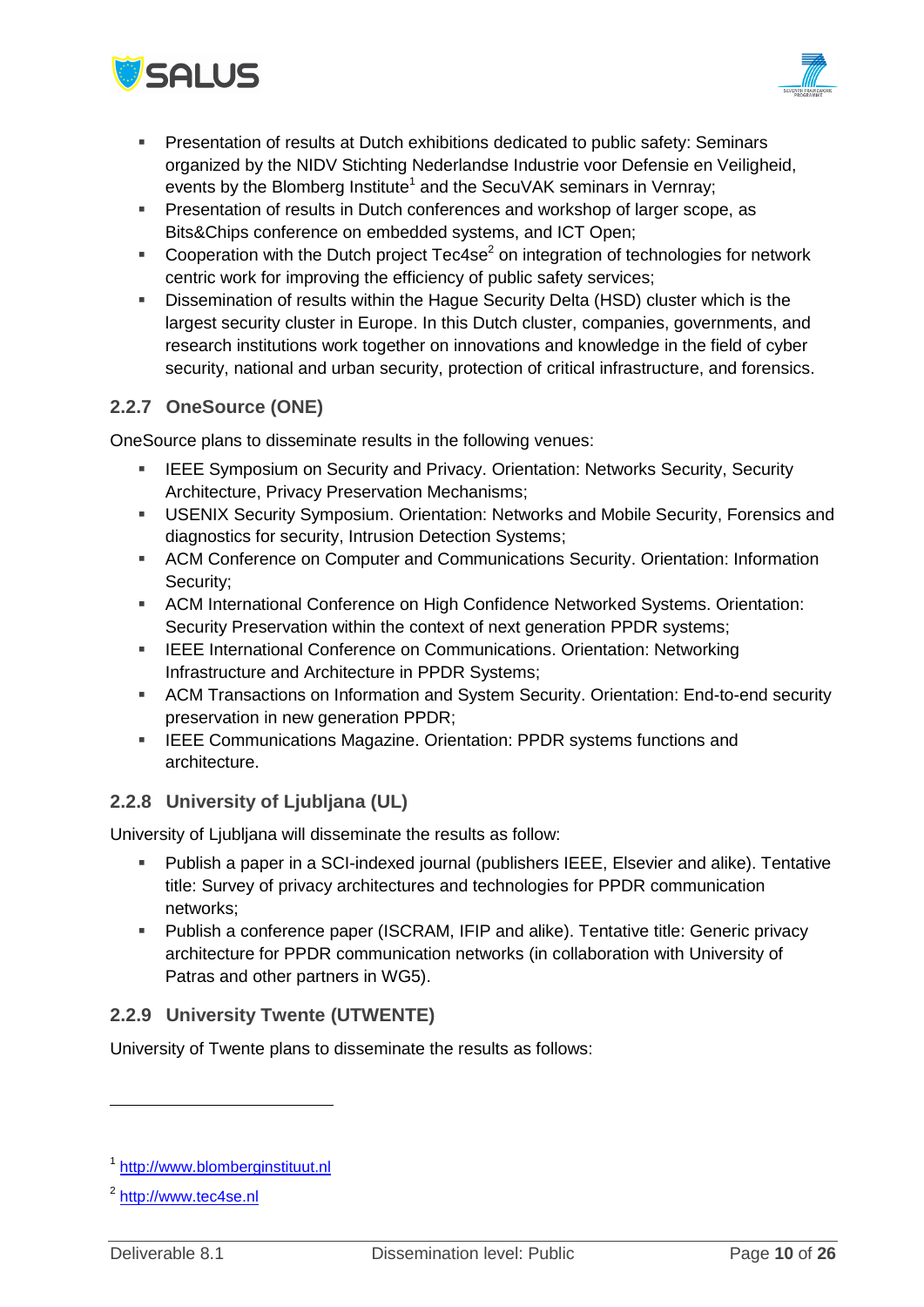



- UTWENTE will publish research results at international conferences (e.g., IFIP WMNC, IEEE VNC, WWIC) and in international journals and magazines (e.g., IEEE Transactions on Networking, Elsevier Computer Communications, IEEE Communications Magazine);
- In addition to the publications mentioned above, it is the intent of University of Twente to use the knowledge and practical experiences gained during the project for both research and education. In research we expect one dissertation on topics related to SALUS to be realized based on the project. In education we expect that courses taught at University of Twente will benefit directly from the practical experiences and insights produced by SALUS. A significant number of student final projects related to SALUS will be launched.

#### <span id="page-10-0"></span>**2.2.10 Kingston University (KU)**

Kingston University will disseminate the project results as follows:

- KU will be involved with standardisation related actives with ITU-R WP5A and IETF MANET-WG with regards to new technologies developed with the project;
- KU will publish R&D results related to Mobile ad-hoc Networking and Security in international conferences (e.g. IEEE PIMRC, IEEE TEMU), journals (IEEE Transactions Mobile Computing, IEEE Transactions on Networking), and magazine articles (e.g. eforensics).

#### <span id="page-10-1"></span>**2.2.11 University of Patras (UPAT)**

The University of Patras plans to disseminate the results as follows:

- A journal paper about car-crash simulator for VANET and performance metrics (Journal Publication submitted in Elsevier);
- Survey paper for next generation PPDRs (in possible collaboration with University of Ljubljana);
- Security mechanisms for next-generation PPDR (in possible collaboration with Univ. of Ljubljana and with Kingston University);
- **Paper for SALUS Techno-economic analysis;**
- A paper about security in mobile networks (in possible collaboration with Twente University).

#### <span id="page-10-2"></span>**2.2.12 Ubitel (UBITEL)**

Ubitel plans to present SALUS project during welcome presentations and keynotes our employees are going to make during the next year. The list of conferences is presented below:

- The 15<sup>th</sup> Conference of Open Innovations Association FRUCT (Finnish-Russian University Cooperation in Telecommunications), IEEE Sister Society, St Petersburg, Russia, April 2014;
- The 12<sup>th</sup> International Conference on Wired/Wireless Internet Communications (WWIC) St Petersburg, Russia, June, 2014;
- The  $7<sup>th</sup>$  conference on Internet of Things and Smart Spaces (ruSMART), St Petersburg, Russia, August, 2014;
- The 14<sup>th</sup> International Conference on Next Generation Wired/Wireless Networking (NEW2AN), St Petersburg, Russia, August, 2014;
- The International Congress on Ultra-Modern Telecommunications and Control Systems (ICUMT), Place to be confirmed, September, 2014;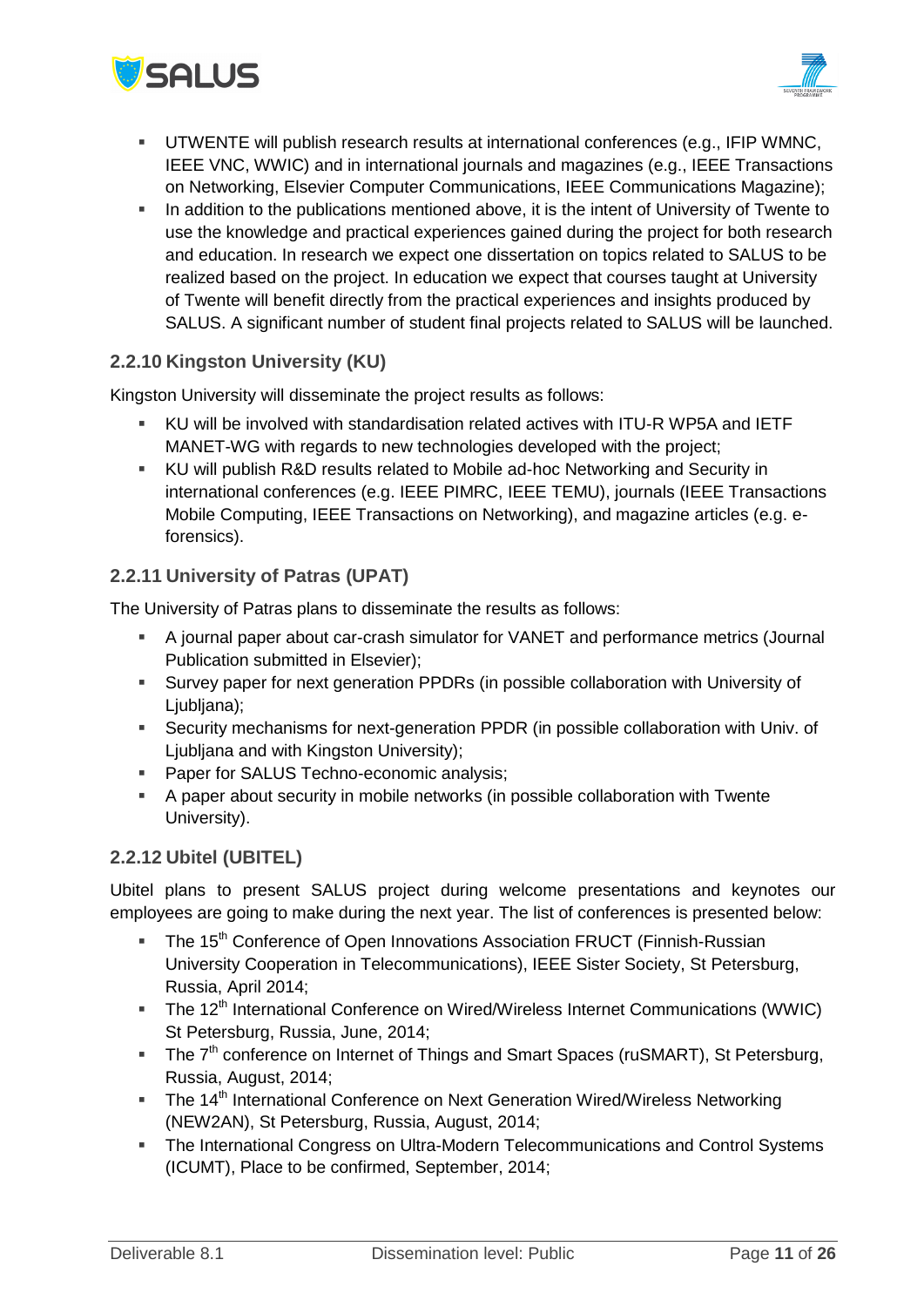



 Most likely, already published materials about SALUS could be reused, and partly updated to include latest community achievements.

#### <span id="page-11-0"></span>**2.2.13 University of Belgrade (UB)**

University of Belgrade plans to disseminate the results as follows:

- Present a paper at IEEE Antennas and Propagation Society (AP-S) conference in July 2014. Tentative title: Efficient EM modelling of human body for WBAN.
- Two conference papers at IEEE AP-S conferences in mid-2015 and mid-2016, related to WBAN modelling in crowded places related to city security and temporary protection scenarios.

#### <span id="page-11-1"></span>**2.2.14 Public Safety Communication Europe Forum (PSCE)**

Public Safety Communication Europe will perform the following dissemination activities:

- Regular updates in the quarterly PSCE Newsletter sent to more than 3500 security stakeholders. PSCE Newsletters are issued on a regular basis. It further presents the latest information from the PSCE Secretariat and provides in depth analysis of relevant legislation. PSCE Newsletter also contains news on activities, projects, campaigns and conferences that PSCE and its members are involved in;
- Dissemination via our bi-annual conferences which regularly attract over 50 international participants. This has started on October 30 with a presentation of SALUS under one of the focus "Interoperability" of our conference held in Romania;
- Dissemination via 'PSCE Flash News' in order to provide stakeholders and general public with the latest developments of the project. Taking the form of the 'quick updates', PSCE Flash News contribute to keeping readers up-to-date with the evolution of relevant legal framework, events and general topics of interest;
- Organisation of 3 Advisory Board Sessions. These will be small, flexible panels where practical gained knowledge will be transferred to a selected combination of interested R&D providers, PPDR services industry participants and users. These small boards are aimed to present and discuss real-life problems within the processes and to make simulations based on real data collected with the participant in order to create concrete results for knowledge sharing. The board is around 10 participants for each workshop;
- PSCE will organise two SALUS conferences which will be held to present the results of the SALUS project and to interact with stakeholders. The estimated audience shall be between 50 and 100 participants. One conference will be held at the half-way mark and it will primarily focus on research results. The second conference will be held at the end of the project where the final results will be made available and exploitation possibilities discussed. These conferences will be fully open, and external speakers engaged and also similarly clustered projects will be invited to participate. They may be organised in conjunction with the PSCE bi-annual conferences;
- Dissemination of SALUS Press Releases to our network of contacts;
- Presentation on PSCE website with a dedicated page<sup>3</sup>.

 $\overline{a}$ 

<sup>&</sup>lt;sup>3</sup> <http://www.psc-europe.eu/index.php?id=420>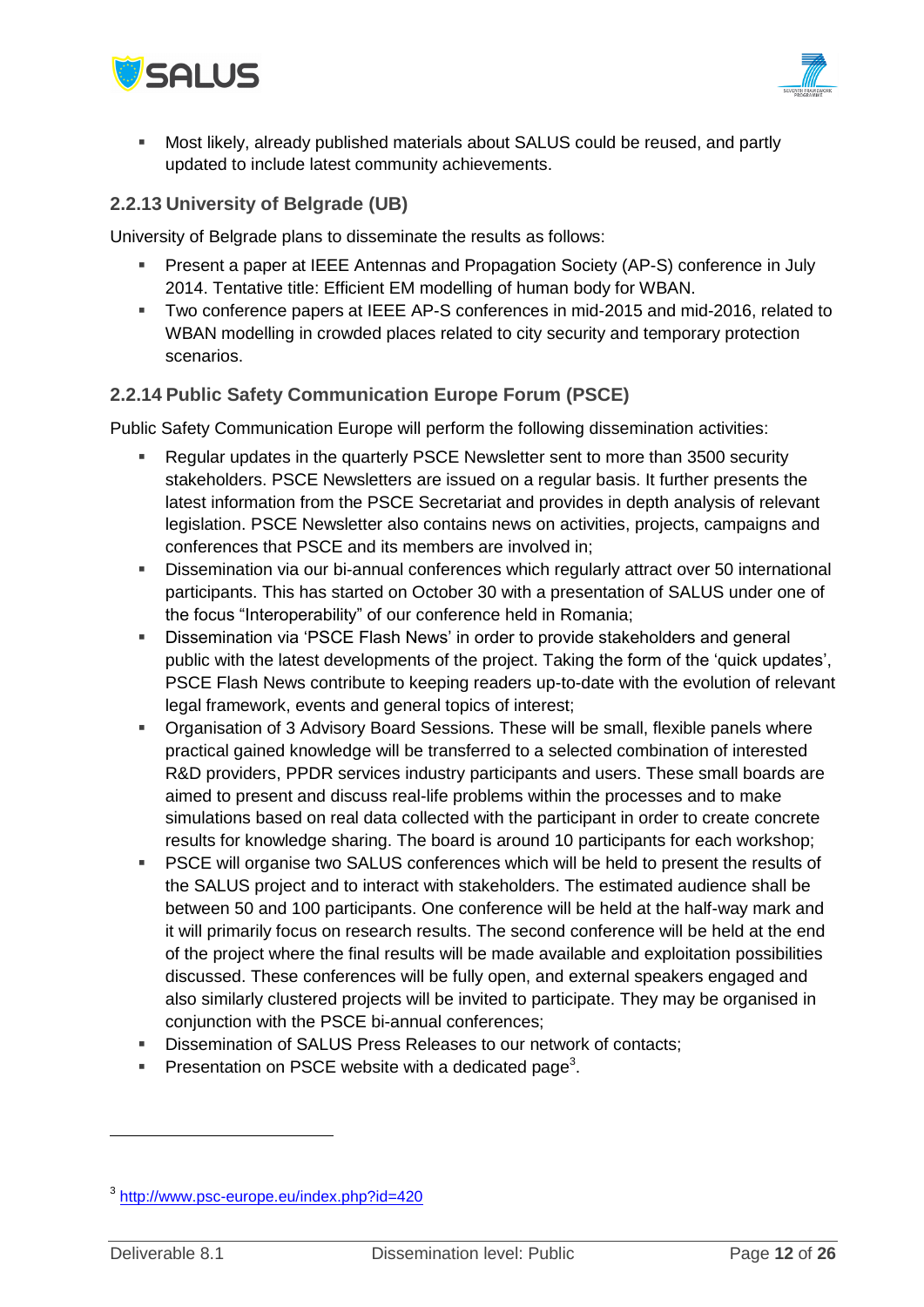



#### <span id="page-12-0"></span>**2.2.15 Alcatel-Lucent (ALU-I)**

During the SALUS project, Alcatel-Lucent will promote SALUS activities through:

- Industry specific events, mainly targeting the Critical Communications World event (one global event plus few regional events per year) by means of presentations (during e.g. pre-conference seminars) and/or possibly by hosting SALUS joint demos on our booth;
- Domain specific association, such as the TCCA/CCBG, bringing technical contribution to the Solution Architecture sub-group (where TCCA proposals are consolidated before being presented to standard organizations such as 3GPP or ETSI) and more generic contribution to the knowledge of the CCBG community in plenary meetings.
- Standard body (namely 3GPP) by possibly providing contributions based on SALUS outputs to the 3GPP public safety related working and study items.

#### <span id="page-12-1"></span>**2.2.16 Emergency Services College (ESC)**

ESC will disseminate the SALUS project results in papers, seminars and workshop contributions. It is also intended to include results in courses and training exercises.

#### <span id="page-12-2"></span>**2.3 Dissemination activities for the project as a whole**

#### <span id="page-12-3"></span>**2.3.1 The SALUS website and social media**

As the means of disseminating results by the consortium as a whole, a website has been developed and is actively maintained to enable interested parties (EU commission and the general public) to retrieve information about the project. The website is accessible at [http://www.sec-salus.eu.](http://www.sec-salus.eu/) A screenshot of the project website can be seen in [Figure 1.](#page-13-0)

#### **2.3.1.1 Structure and contents of the website**

The website is dynamic and new contents are being added as the project progresses, but the overall structure of the website can be described as follows.

On its landing page ("Home" menu) the website shows relevant information about the project; its goal and a set of recent news items. The news are also classified into various categories (such as press releases, presentations and similar). Additionally, the visitors may subscribe to the SALUS newsletter and periodically receive emails featuring recently published items. An option to subscribe to the page contents via RSS feeds is also available.

The "Project SALUS" webpage shows general information about the project: its motivation, vision, challenges, objective and its work packages. Each of these elements features its own subpage with detailed descriptions.

Similarly, visitors can find information about the SALUS beneficiaries on the "Consortium" webpage, where a general description is given regarding the project structure, followed by a description of each beneficiary and its role in the project.

Finally, a short table of information regarding the project can be found on the "ID Card" webpage.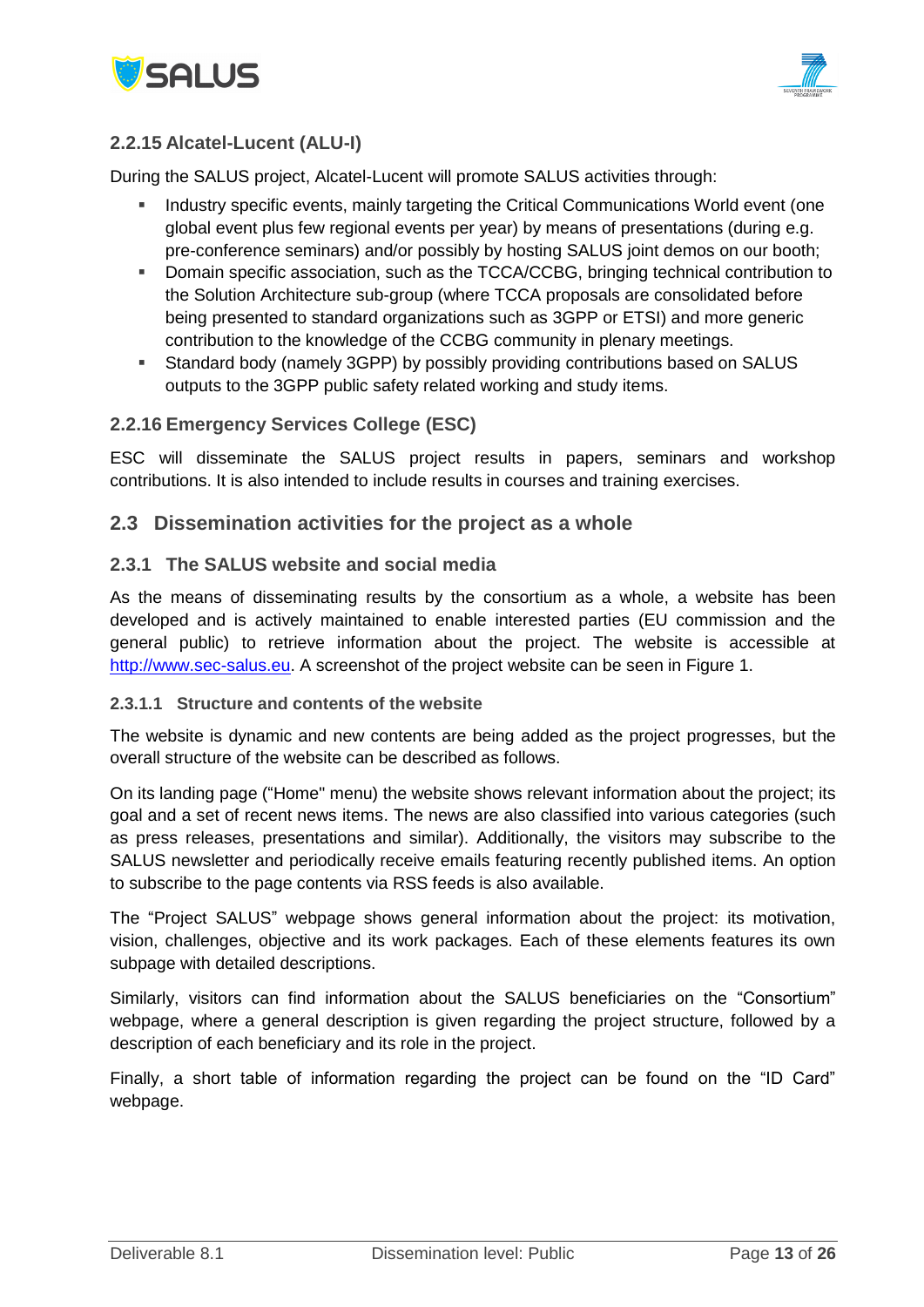



#### <span id="page-13-0"></span>**2.3.1.2 Website statistics**

This section presents two statistics regarding the visits of the SALUS homepage. The statistics have been generated with the AWStats<sup>4</sup> tool by analysing the logs of the server that runs the SALUS homepage.

Since the website has become operational (October 1, 2013) it has received over one thousand unique visits. A monthly overview of them is given in [Figure 2;](#page-14-0) the "Unique visits" account for the number of different IP addresses that have accessed the page, the "Number of visits" accounts for the number of new visitors (visitors that have not visited site in the previous 60 minutes), the "Pages" account for the number of times that each page has been accessed, while the "Hits" count the number of all objects that have been accessed (pages, images and other files).

 $\overline{a}$ 

<sup>&</sup>lt;sup>4</sup> http://awstats.sourceforge.net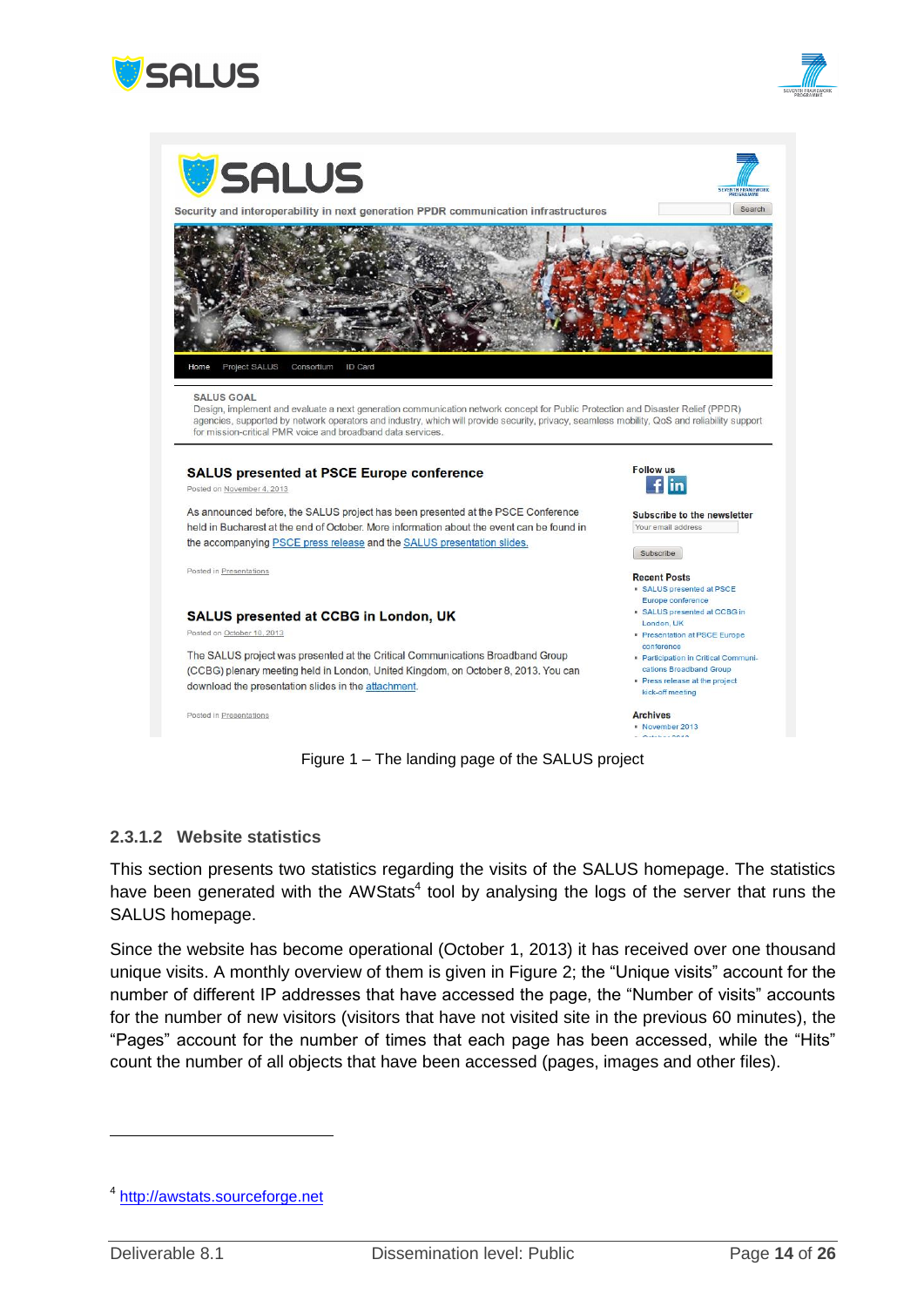





| Month    | Unique<br>visitors | Number of<br>visits | Pages | <b>Hits</b> | <b>Bandwidth</b> |
|----------|--------------------|---------------------|-------|-------------|------------------|
| Jan 2013 | 0                  | 0                   | 0     | 0           | 0                |
| Feb 2013 | 0                  | 0                   | 0     | o           | 0                |
| Mar 2013 | o                  | 0                   | o     | o           | 0                |
| Apr 2013 | 0                  | 0                   | 0     | 0           | 0                |
| May 2013 | 0                  | 0                   | o     | o           | 0                |
| Jun 2013 | 0                  | 0                   | 0     | 0           | о                |
| Jul 2013 | 0                  | 0                   | o     | 0           | 0                |
| Aug 2013 | 0                  | 0                   | 0     | 0           | 0                |
| Sep 2013 | o                  | 0                   | o     | o           | o                |
| Oct 2013 | 356                | 552                 | 1,628 | 3,767       | 68.35 MB         |
| Nov 2013 | 343                | 685                 | 1,420 | 2,702       | 53.15 MB         |
| Dec 2013 | 305                | 471                 | 769   | 2,161       | 42.84 MB         |
| Total    | 1,004              | 1,708               | 3,817 | 8,630       | 164.34 MB        |

Figure 2 – A monthly overview of visits for SALUS homepage

<span id="page-14-0"></span>[Figure 3](#page-15-1) shows the top 10 list of countries from which website visits have originated in the period between October 1 and December 26, 2013. The entry "European country" accounts for visits that cannot be unambiguously resolved to a particular European country, but are simultaneously unambiguously resolved as European.

A more detailed and interactive overview of SALUS homepage visits can be accessed online<sup>5</sup>. **Note that the statistics are password protected; use "salusstats" for username and password** (without quotation marks) to log-in.

#### **2.3.1.3 Social media**

The SALUS project will also be publicized and its results disseminated with the means of social media. To this extent a Facebook page<sup>6</sup> and a LinkedIn group<sup>7</sup> have been established. The purpose of these communication channels is twofold: first, to have additional means for spreading project information and disseminating results, and second, to create a community of interested parties (people and organizations) with whom the consortium can connect.

 $\overline{a}$ 

<sup>&</sup>lt;sup>5</sup> <https://www.sec-salus.eu/awstats/awstats.pl?config=sec-salus.eu>

<sup>6</sup> <https://www.facebook.com/sec.salus.eu>

<sup>&</sup>lt;sup>7</sup> <http://www.linkedin.com/groups/SALUS-Security-interoperability-in-next-7429420>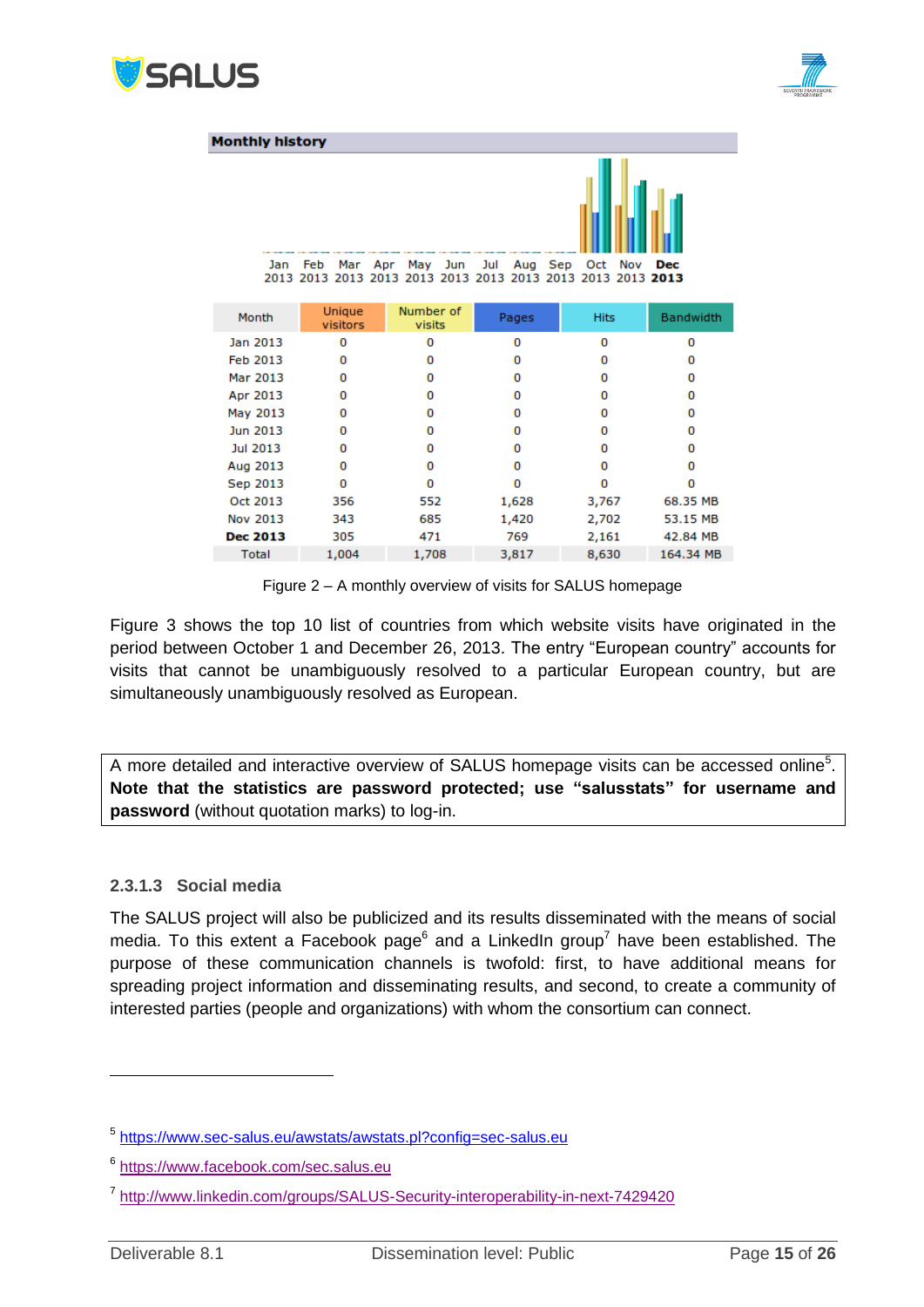

| Countries (Top 10)<br><b>Full list</b><br>۰ |                      |    |       |             |                  |
|---------------------------------------------|----------------------|----|-------|-------------|------------------|
|                                             | Countries            |    | Pages | <b>Hits</b> | <b>Bandwidth</b> |
| 矗                                           | <b>United States</b> | us | 1,108 | 1,446       | 15.20 MB         |
|                                             | European country     | eu | 539   | 1,698       | 37.87 MB         |
| 꽃                                           | <b>Great Britain</b> | qb | 286   | 691         | 13.31 MB         |
|                                             | China                | cn | 231   | 267         | 3.27 MB          |
|                                             | Slovenia             | si | 197   | 902         | 7.41 MB          |
| ÷                                           | Portugal             | pt | 182   | 545         | 8.43 MB          |
|                                             | Netherlands          | nl | 158   | 427         | 10.85 MB         |
| Ш                                           | France               | fr | 148   | 215         | 5.13 MB          |
|                                             | Germany              | de | 148   | 455         | 8.61 MB          |
|                                             | <b>Spain</b>         | es | 92    | 237         | 8.29 MB          |
|                                             | Others               |    | 728   | 1747        | 45.97 MB         |

Figure 3 – A top 10 list of countries from which the visits have originated

#### <span id="page-15-1"></span><span id="page-15-0"></span>**2.3.2 COST actions and FP7 projects that may relate to SALUS**

SALUS also intends to disseminate its results and share knowledge with COST actions and  $7<sup>h</sup>$ Framework Program projects seeking the same goals. A list of related COST actions and FP7 projects is presented in [Table 5](#page-23-1) (Appendix 2) and [Table 6](#page-24-1) (Appendix 3).

Even though at this time there are no specific planned partner activities for such commitment, Deliverable 8.2 (Dissemination, Exploitation and Standardization Activities Report - Intermediate), due on month 18, will provide such details.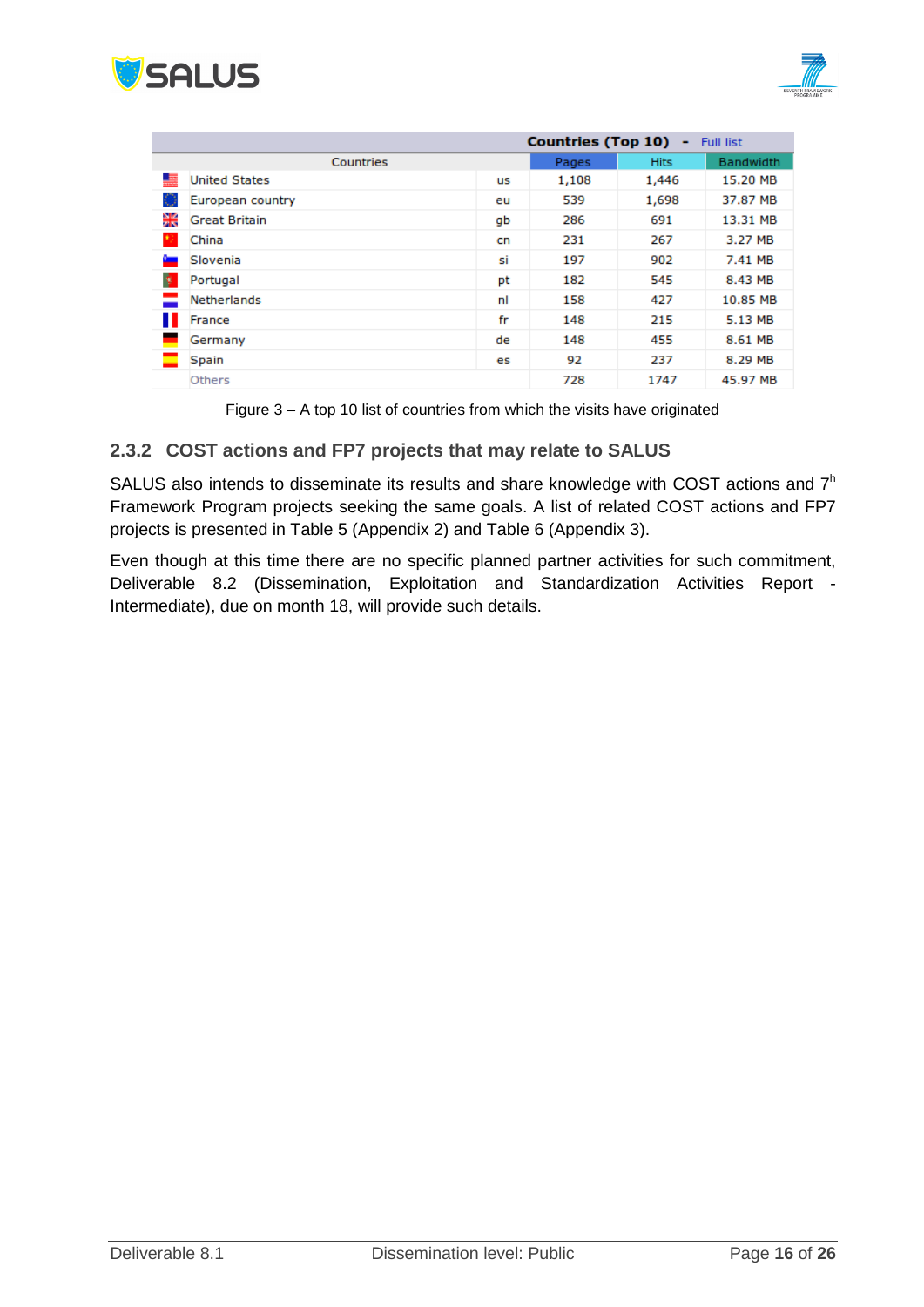



### <span id="page-16-0"></span>**3 ALREADY DISSEMINATED RESULTS**

Since the start of the project the following dissemination activities have taken place.

#### <span id="page-16-1"></span>**3.1 The start of the project press release**

A press release has been issued after the project kick-off meeting in Aveiro, Portugal. The press release can be downloaded from the project homepage<sup>8</sup>.

#### <span id="page-16-2"></span>**3.2 Presentation at Critical Communications Broadband Group**

Several partners (Rohill, Airwave, Cassidian, PSCE and Alcatel-Lucent) participated in the Critical Communications Broadband Group (CCBG) plenary meeting that was held in London in October  $8<sup>th</sup>$ , 2013, and gave an overall presentation of the SALUS project. The presentation slides are reachable at the SALUS homepage.<sup>9</sup>

#### <span id="page-16-3"></span>**3.3 Presentation at PSCE Europe Conference**

The SALUS project has been presented by PSCE and CAS at the PSCE Conference that was held in Bucharest, Romania, on October  $30<sup>th</sup>$ , 2013. The accompanying press release and the presentation slides can be downloaded from the SALUS homepage<sup>10</sup>.

#### <span id="page-16-4"></span>**3.4 Publication at HET-NETs 2013**

Members of University of Patras, George Charalampopoulos and Tasos Dagiuklas, have published a paper entitled Performance Evaluation of VANETs with Multiple Car Crashes in Different Traffic Conditions at the Seventh International Working Conference on Performance & Security Modelling and Evaluation of Cooperative Heterogeneous Networks (HET-NETs) conference, held at Ilkley, United Kingdom.

 $\overline{a}$ 

<sup>&</sup>lt;sup>8</sup><http://www.sec-salus.eu/archives/479>

<sup>&</sup>lt;sup>9</sup><http://www.sec-salus.eu/archives/511>

<sup>10</sup> <http://www.sec-salus.eu/archives/499>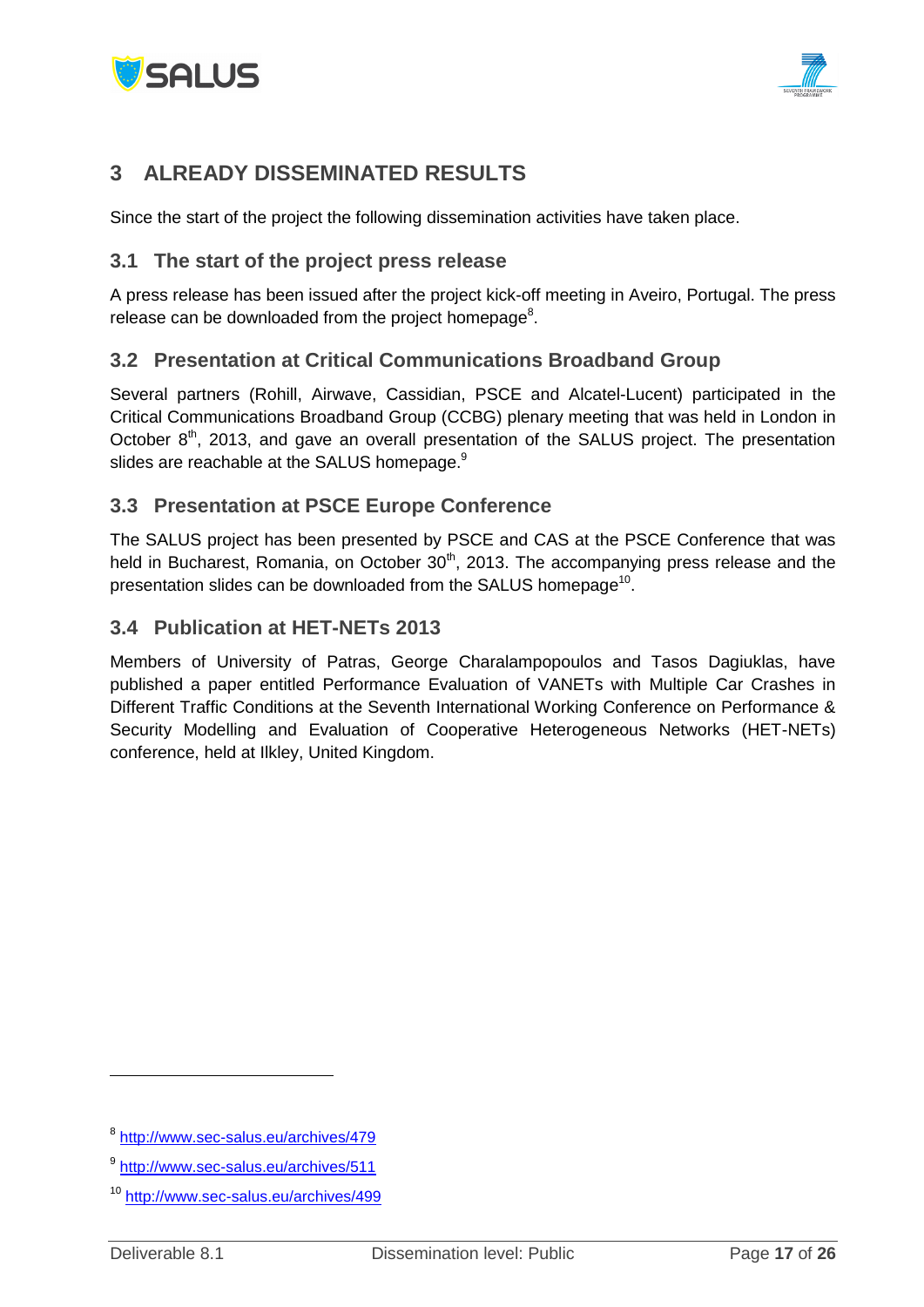



### <span id="page-17-0"></span>**4 NEXT STEPS**

This document described the preliminary SALUS dissemination plan. It provided specific partner and overall project dissemination activities. A list of relevant venues for dissemination of scientific results and SALUS related COST actions and FP7 projects were also provided in appendices 1, 2 and 3, respectively.

The subsequent report, Deliverable 8.2, due in month 18, will further detail this dissemination plan and additionally provide the standardization activities and exploitation roadmap for each partner.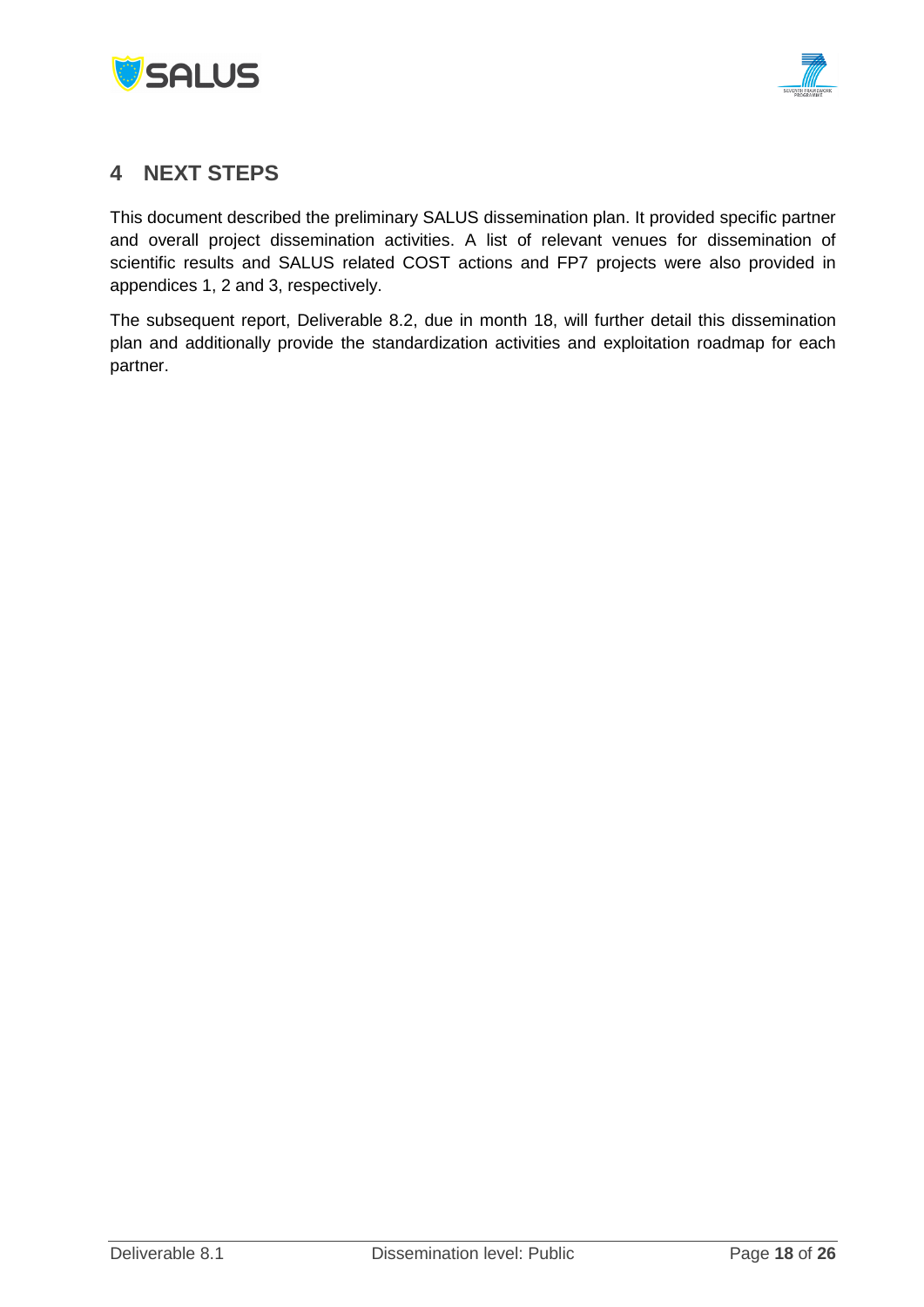



### <span id="page-18-0"></span>**ACRONYMS**

| 3G           | <b>Third Generation</b>                                       |
|--------------|---------------------------------------------------------------|
| 3GPP         | Third Generation Partnership Project                          |
| 4G           | <b>Fourth Generation</b>                                      |
| <b>ANPC</b>  | Portuguese Authority for Civil Protection                     |
| ΑP           | <b>Access Point</b>                                           |
| AW           | <b>Airwave Solutions</b>                                      |
| <b>BAN</b>   | <b>Body Area Networks</b>                                     |
| <b>BAPCO</b> | British Association of Public-Safety Communications Officials |
| CAS          | Cassidian                                                     |
| <b>CCBG</b>  | <b>Critical Communications Broadband Group</b>                |
| <b>CCWG</b>  | <b>Critical Communications World Congress</b>                 |
| COSI         | Standing Committee on Internal Security                       |
| COST         | Cooperation for Science and Technology                        |
| EAP          | <b>Extensible Authentication Protocol</b>                     |
| EC           | European Commission                                           |
| EC/EU        | European Commission / European Union                          |
| <b>ECS</b>   | <b>Emergency College Services</b>                             |
| <b>ETSI</b>  | European Telecommunications Standards Institute               |
| FP5/6/7      | Framework Programme 5th/6th/7th                               |
|              |                                                               |
| <b>GPRS</b>  | <b>General Packet Radio Service</b>                           |
| <b>GSM</b>   | Global System for Mobile communications                       |
| <b>HSD</b>   | <b>Hague Security Delta</b>                                   |
| <b>IAP</b>   | <b>Integrated Applications Promotion</b>                      |
| <b>ICT</b>   | Information and Communication Technologies                    |
| <b>IDS</b>   | Intrusion Detection System                                    |
| <b>IEEE</b>  | Institute of Electrical and Electronics Engineers             |
| <b>IETF</b>  | Internet Engineering Task Force                               |
| IP           | <b>Internet Protocol</b>                                      |
| <b>ISO</b>   | International Organisation for Standardisation                |
| IT           | Instituto de Telecomunicações                                 |
| <b>ITU</b>   | International Telecommunication Union                         |
| KU           | Kingston University                                           |
| <b>LTE</b>   | Long Term Evolution                                           |
| <b>MANET</b> | Mobile Ad-hoc Network                                         |
| <b>NIDV</b>  | Nederlandse Industrie voor Defensie en Veiligheid             |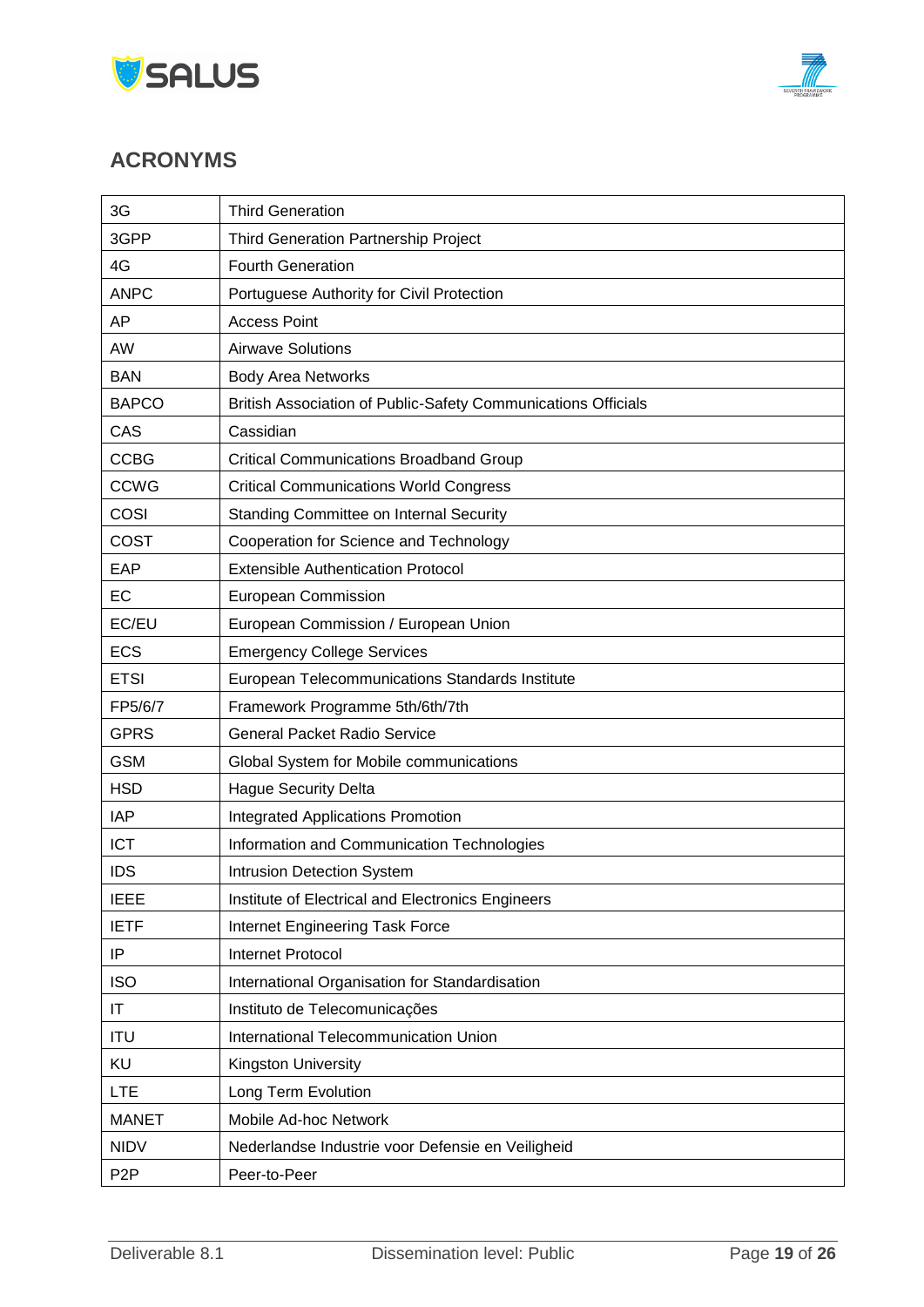



| <b>PHY</b>    | Physical layer                                          |
|---------------|---------------------------------------------------------|
| <b>PMR</b>    | <b>Professional Mobile Radio</b>                        |
| <b>PPDR</b>   | <b>Public Protection and Disaster Relief</b>            |
| <b>PSTN</b>   | <b>Public Switched Telephone Network</b>                |
| QoS           | <b>Quality of Service</b>                               |
| R&D           | Research and Development                                |
| <b>RFC</b>    | <b>Request For Comment</b>                              |
| <b>ROH</b>    | Rohill Technologies B.V.                                |
| <b>SIRESP</b> | Operator of the Portuguese safety and emergency network |
| <b>SME</b>    | <b>Small Medium Enterprise</b>                          |
| SON           | <b>Self-Organizing Networks</b>                         |
| <b>STREP</b>  | Specific Targeted Research Project                      |
| <b>TCCA</b>   | <b>TETRA &amp; Critical Communications Association</b>  |
| <b>TEA</b>    | <b>TETRA Encryption Algorithms</b>                      |
| <b>TETRA</b>  | <b>TErrestrial Trunked RAdio</b>                        |
| <b>TFEU</b>   | Treaty on the Functioning of the European Union         |
| <b>UMTS</b>   | Universal Mobile Telecommunications System              |
| <b>UPAT</b>   | University of Patras                                    |
| <b>VANET</b>  | Vehicular Ad-Hoc Network                                |
| VolP          | Voice over IP                                           |
| <b>WBAN</b>   | Wireless Body Area Networks                             |
| WG            | <b>Working Group</b>                                    |
| WiFi          | IEEE 802.11                                             |
| <b>WiMAX</b>  | Worldwide Interoperability for Microwave Access         |
| <b>WLAN</b>   | <b>Wireless LAN</b>                                     |
| <b>WMN</b>    | Wireless Multimedia and Networking                      |
| <b>WP</b>     | Work Package                                            |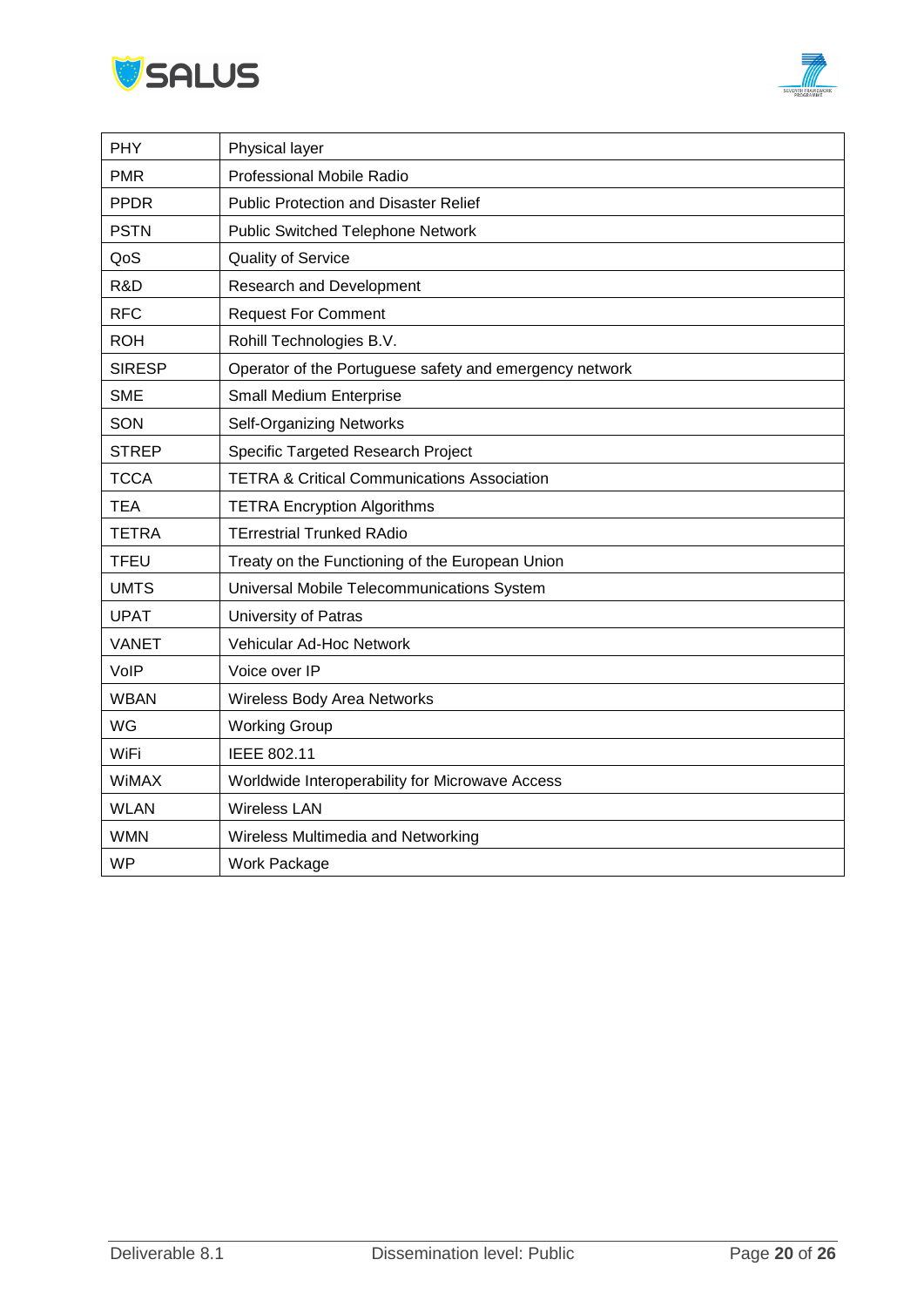



### **APPENDIX 1: SUMMARY OF DISSEMINATION VENUES**

[Table 1](#page-20-1) summarizes the industrial and end-user events at which the project SALUS and its results shall be disseminated by various beneficiaries as specified in Section [2.2.](#page-7-4)

| Table 1: Industrial and end-user events |  |  |  |
|-----------------------------------------|--|--|--|
|-----------------------------------------|--|--|--|

<span id="page-20-1"></span>

| Abbreviation     | <b>Title</b>                                                                           | URL                                     |
|------------------|----------------------------------------------------------------------------------------|-----------------------------------------|
| <b>MILIPOL</b>   | Milipol: Worldwide exhibition of internal state security                               | http://www.milipol.com                  |
| <b>CCW</b>       | <b>Critical Communications World</b>                                                   | http://criticalcommunicationsworld.com  |
| <b>TCCA</b>      | <b>TETRA &amp; Critical Communication Association</b>                                  | http://www.tandcca.com                  |
| <b>TCCA/CCBG</b> | Critical Communications Broadband Group at TETRA & Critical Communications Association | http://www.tandcca.com/assoc/page/18100 |
| <b>BAPCO</b>     | British Association of Public-Safety Communications Officials                          | http://www.bapco.org.uk                 |
| <b>CW</b>        | Cambridge Wireless                                                                     | http://www.cambridgewireless.co.uk      |
| <b>HSD</b>       | The Hague Security Delta cluster                                                       | https://www.thehaguesecuritydelta.com   |

<span id="page-20-2"></span><span id="page-20-0"></span>[Table 2](#page-20-2) summarizes the industrial and end-user specialist magazines referenced in Section [2.2.](#page-7-4)

#### Table 2: Industrial and end-user specialist magazines

| Title                   | URL                      |
|-------------------------|--------------------------|
| <sup>Ⅰ</sup> Bits&Chips | http://www.bits-chips.nl |
| <sup>1</sup> Verbinding | http://www.verbinding.nl |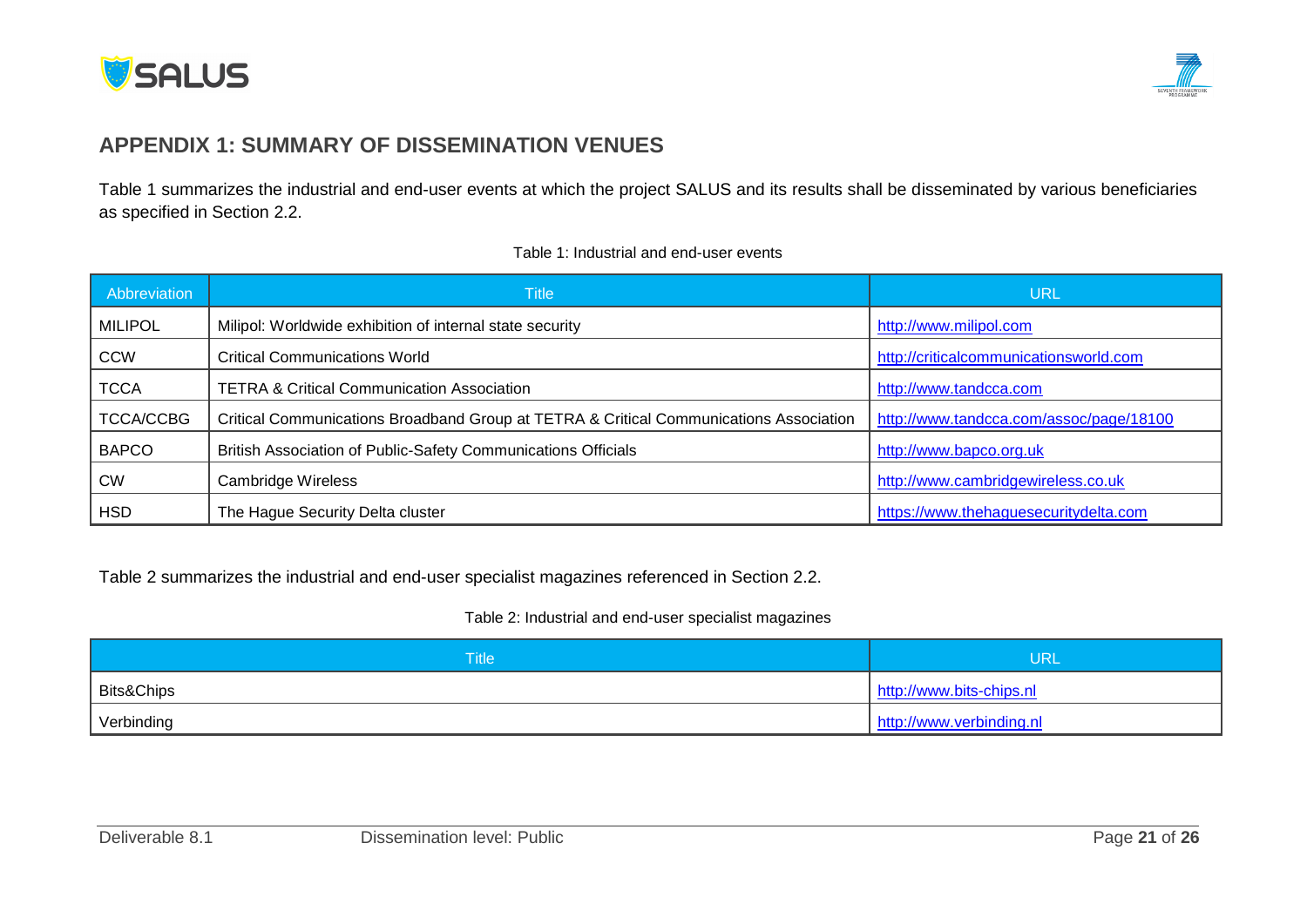



#### <span id="page-21-0"></span>[Table 3](#page-21-0) summarizes relevant standardization bodies targeted by SALUS.

#### Table 3: Standardization bodies

| Abbreviation      | <b>Title</b>                                                                                                                                                                 | URL                                                                              |
|-------------------|------------------------------------------------------------------------------------------------------------------------------------------------------------------------------|----------------------------------------------------------------------------------|
| <b>ETSI RRS</b>   | European Telecommunications Standards Institute: European Commission Mandate on http://www.etsi.org/images/files/ECMandates/m5<br>reconfigurable radio systems               | 12.pdf                                                                           |
| <b>ITU WP5A</b>   | International Telecommunications Union: Working Party 5A - Land mobile service above 30<br>MHz; wireless access in the fixed service; amateur and amateur-satellite services | http://www.itu.int/ITU-<br>R/index.asp?category=study-<br>groups&rlink=rwp5a⟨=en |
| <b>IETF MANET</b> | Internet Engineering Task Force: Mobile Ad-hoc Networks Working Group                                                                                                        | https://ietf.org/wg/manet                                                        |
| 3GPP              | 3 <sup>rd</sup> Generation Partnership Project                                                                                                                               | http://www.3gpp.org                                                              |

<span id="page-21-1"></span>[Table 4](#page-21-1) summarizes the before mentioned scientific conferences and journals at which dissemination of results can take place. While the table list the events specified in Section [2.2,](#page-7-4) it also includes some alternatives venues.

#### Table 4: Scientific conferences and journals

| Abbreviation    | <b>Title</b>                                                            | <b>Type</b> | <b>URL</b>                                    |
|-----------------|-------------------------------------------------------------------------|-------------|-----------------------------------------------|
| S&P             | IEEE Symposium on Security and Privacy                                  | Conference  | http://www.ieee-security.org/TC/SP-Index.html |
| <b>USENIX</b>   | <b>USENIX Security Symposium</b>                                        | Conference  | https://www.usenix.org/conferences/byname/108 |
| <b>CCS</b>      | ACM Conference on Computer and Communications Security                  | Conference  | http://www.sigsac.org/ccs.html                |
| <b>HiCoNS</b>   | ACM International Conference on High Confidence Networked Systems       | Conference  | http://www.hi-cons.org                        |
| <b>ICC</b>      | <b>IEEE International Conference on Communications</b>                  | Conference  | http://www.ieee-icc.org                       |
| AdHoc-Now       | International Conference on Ad-Hoc Networks and Wireless                | Conference  | http://www.adhocnow.net                       |
| <b>ISWCS</b>    | International Symposium on Wireless Communication Systems               | Conference  | http://www.iswcs2014.org                      |
| <b>MALWARE</b>  | <b>IEEE International Conference on Malicious and Unwanted Software</b> | Conference  | http://www.malwareconference.org              |
| <b>GLOBECOM</b> | <b>IEEE GLOBECOM</b>                                                    | Conference  | http://www.ieee-globecom.org                  |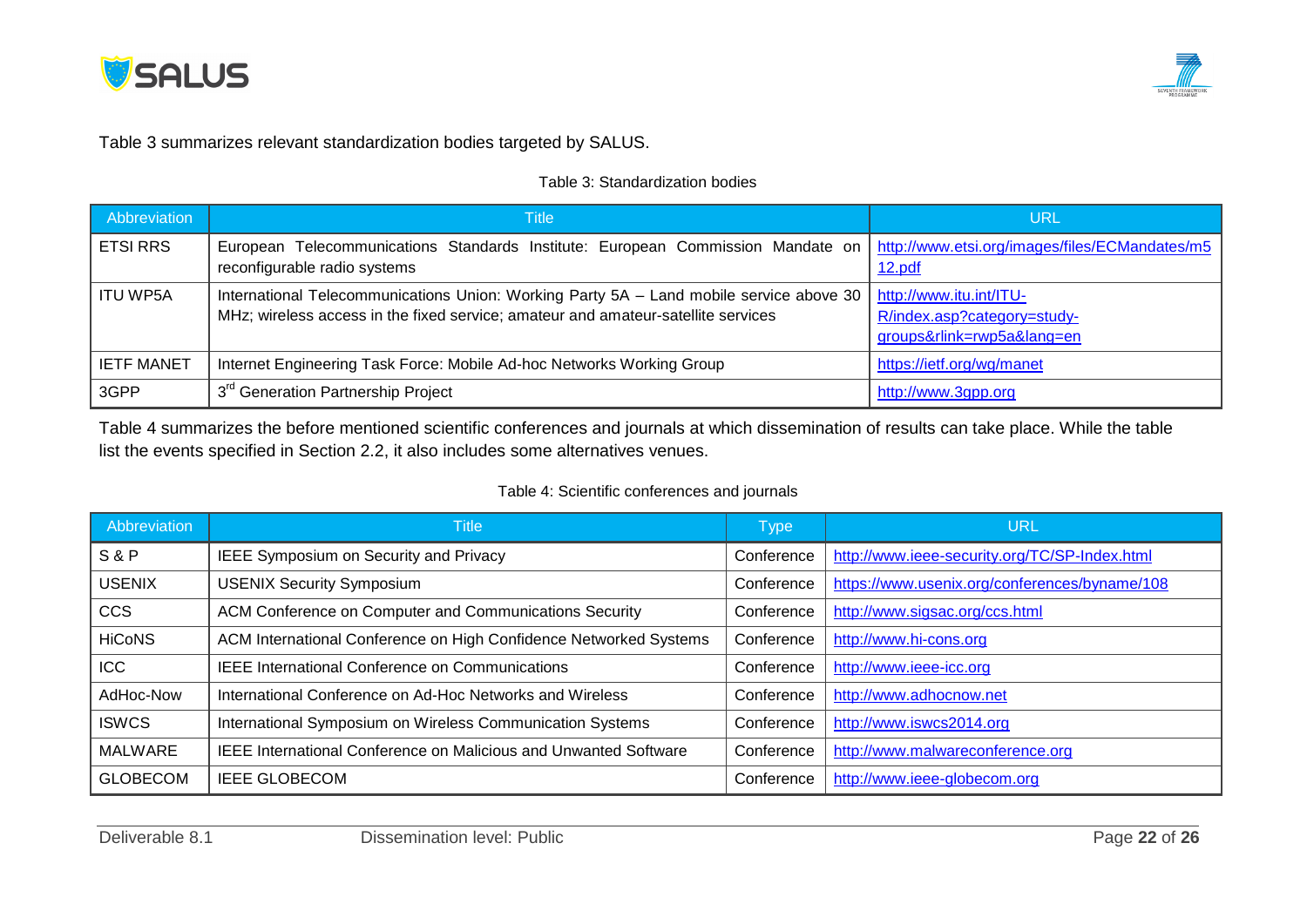



| Abbreviation  | <b>Title</b>                                                                            | <b>Type</b> | <b>URL</b>                                                   |  |
|---------------|-----------------------------------------------------------------------------------------|-------------|--------------------------------------------------------------|--|
| <b>ISCRAM</b> | Information Systems for Crisis Response and Management                                  | Conference  | http://www.iscramlive.org                                    |  |
| <b>IFIP</b>   | International Federation for Information Processing                                     | Conference  | http://www.ifip119.org/Conferences                           |  |
| COSE          | <b>Elsevier Computers &amp; Security</b>                                                | Journal     | http://www.journals.elsevier.com/computers-and-<br>security  |  |
| <b>TISSEC</b> | ACM Transactions on Information and System Security                                     | Journal     | http://tissec.acm.org                                        |  |
| <b>IJIS</b>   | Springer International Journal of Information Security                                  | Journal     | http://link.springer.com/journal/10207                       |  |
| <b>COMMAG</b> | <b>IEEE Communications Magazine</b>                                                     | Journal     | http://www.comsoc.org/commag                                 |  |
| <b>JSAC</b>   | <b>IEEE Journal on Selected Areas in Communications</b>                                 | Journal     | http://www.jsac.ucsd.edu                                     |  |
| <b>MCA</b>    | <b>ICST Mobile Communications and Applications</b>                                      | Journal     | http://icst.org/mobile-communications-and-applications       |  |
| <b>DIIN</b>   | <b>Elsevier Digital Investigation</b>                                                   | Journal     | http://www.journals.elsevier.com/digital-investigation       |  |
| <b>TON</b>    | <b>IEEE/ACM Transactions on Networking</b>                                              | Journal     | http://www.ifp.illinois.edu/ton                              |  |
| <b>COMCOM</b> | <b>Elsevier Computer Communications</b>                                                 | Journal     | http://www.journals.elsevier.com/computer-<br>communications |  |
| <b>PIMRC</b>  | IEEE International Symposium on Personal, Indoor, and Mobile Radio<br>Communications    | Conference  | http://www.ieee-pimrc.org                                    |  |
| <b>TEMU</b>   | <b>IEEE International Conference on Telecommunications and Multimedia</b>               | Conference  | http://www.temu.gr                                           |  |
| <b>TMC</b>    | <b>IEEE Transactions Mobile Computing</b>                                               | Journal     | http://www.computer.org/portal/web/tmc                       |  |
| AP-S          | <b>IEEE Antennas and Propagation Society</b>                                            | Conference  | http://www.ieeeaps.org                                       |  |
| <b>FRUCT</b>  | IEEE Sister Society, Conference of Open Innovations Association                         | Conference  | http://fruct.org/conference15                                |  |
| <b>WWIC</b>   | International Conference on Wired/Wireless Internet Communications                      | Conference  | <b>TBA</b>                                                   |  |
| ruSMART       | Conference on Internet of Things and Smart Spaces                                       | Conference  | http://rusmart.e-werest.org                                  |  |
| NEW2AN        | International Conference on Next Generation Wired/Wireless Networking                   | Conference  | <b>TBA</b>                                                   |  |
| <b>ICUMT</b>  | International Congress on Ultra-Modern Telecommunications and<br><b>Control Systems</b> | Conference  | <b>TBA</b>                                                   |  |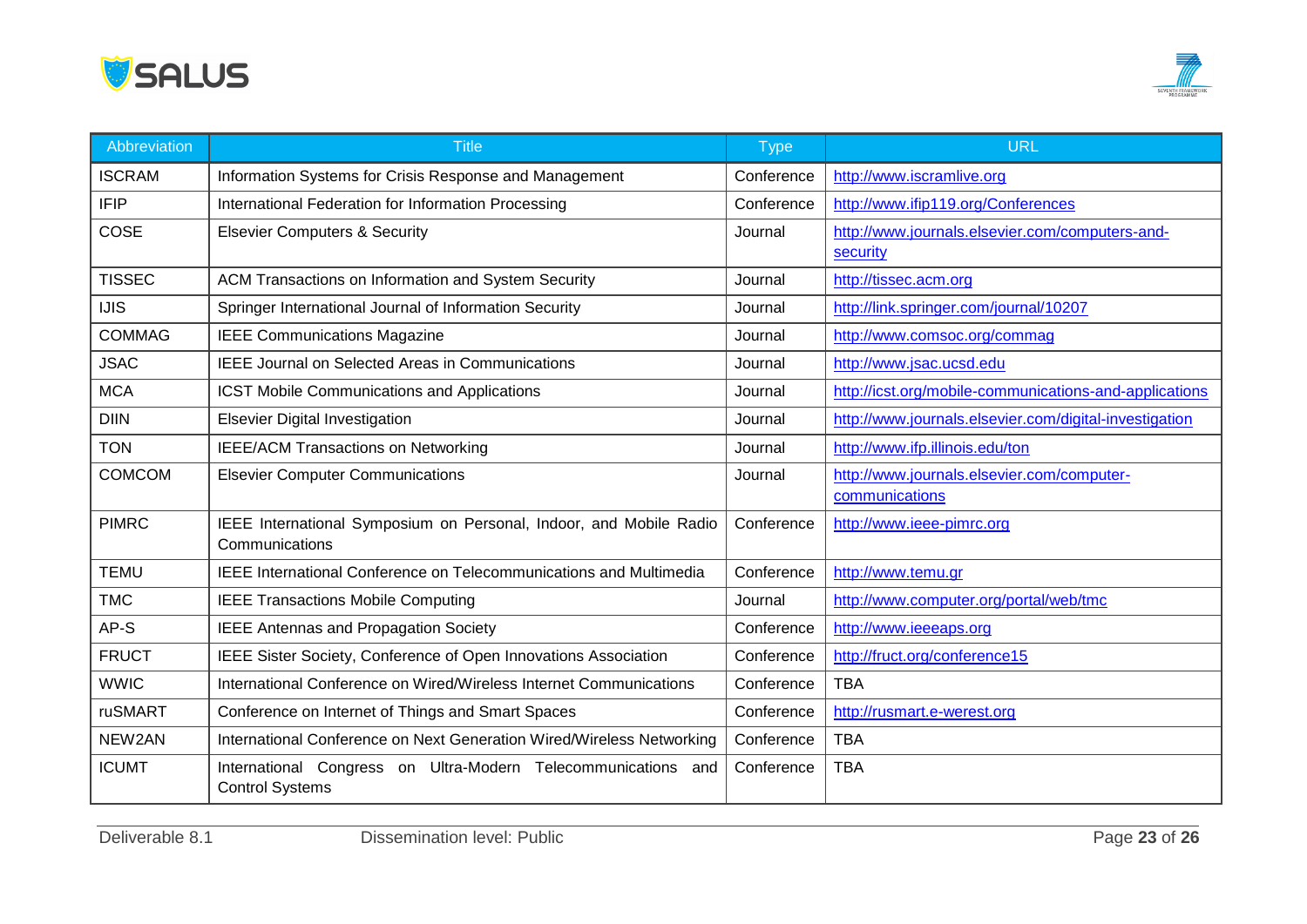



### **APPENDIX 2: COST ACTIONS THAT MAY RELATE TO SALUS**

#### <span id="page-23-1"></span><span id="page-23-0"></span>COST Action Project Project COST Action SALUS input SALUS input SALUS output SALUS output SALUS output SALUS output IC0906 Wireless Networking for Moving Objects (WiNEMO) [http://cost-winemo.org](http://cost-winemo.org/) Begin: 2/12/2009 End: 19/05/2014 "Advance the state-of-the-art concerning networking aspects of scenarios integrating moving objects of the most varied kinds, ranging from personal use devices to sensors, into the Internet of the Future (IoF). In particular, the Action will coordinate the development of new algorithms, techniques, protocols models and tools that will facilitate the integration of moving objects into pervasive and ambient communications." Moving Objects (e.g. helicopters) can be used in different safety and protection operations. Specifically scenario 2 temporary protection and scenario 3 - disaster recovery. SALUS by involving user communities can, in a first place share feedback with WiNEMO project. Specifically if moving objects adapt well to the scenarios of SALUS IC1206 De-identification for privacy protection in multimedia content (DE-ID) [http://costic1206.uvigo.es](http://costic1206.uvigo.es/) Begin: 26/3/2013 End: 23/11/2017 "To facilitate coordinated interdisciplinary efforts in the introduction of person deidentification and reversible deidentification in multimedia content " SALUS can use the input of this project to enable de-identification of multimedia content IC1101 Optical Wireless Communications - An Emerging Technology (OPTICWiSE) [http://opticwise.uop.gr](http://opticwise.uop.gr/) Begin: 9/11/2011 End: 15/11/2015 "Offering significant technical and operational advantages, optical wireless communication (OWC) can be, in some applications, a powerful alternative to and, in others, complementary to existing radio frequency (RF) wireless systems." SALUS can provide input with requirements for next-generation networks for PPDR scenarios. Next-generation communication networks can include Optical Wireless Communications (OWC)

Table 5: COST Projects on which SALUS can cooperate or gather input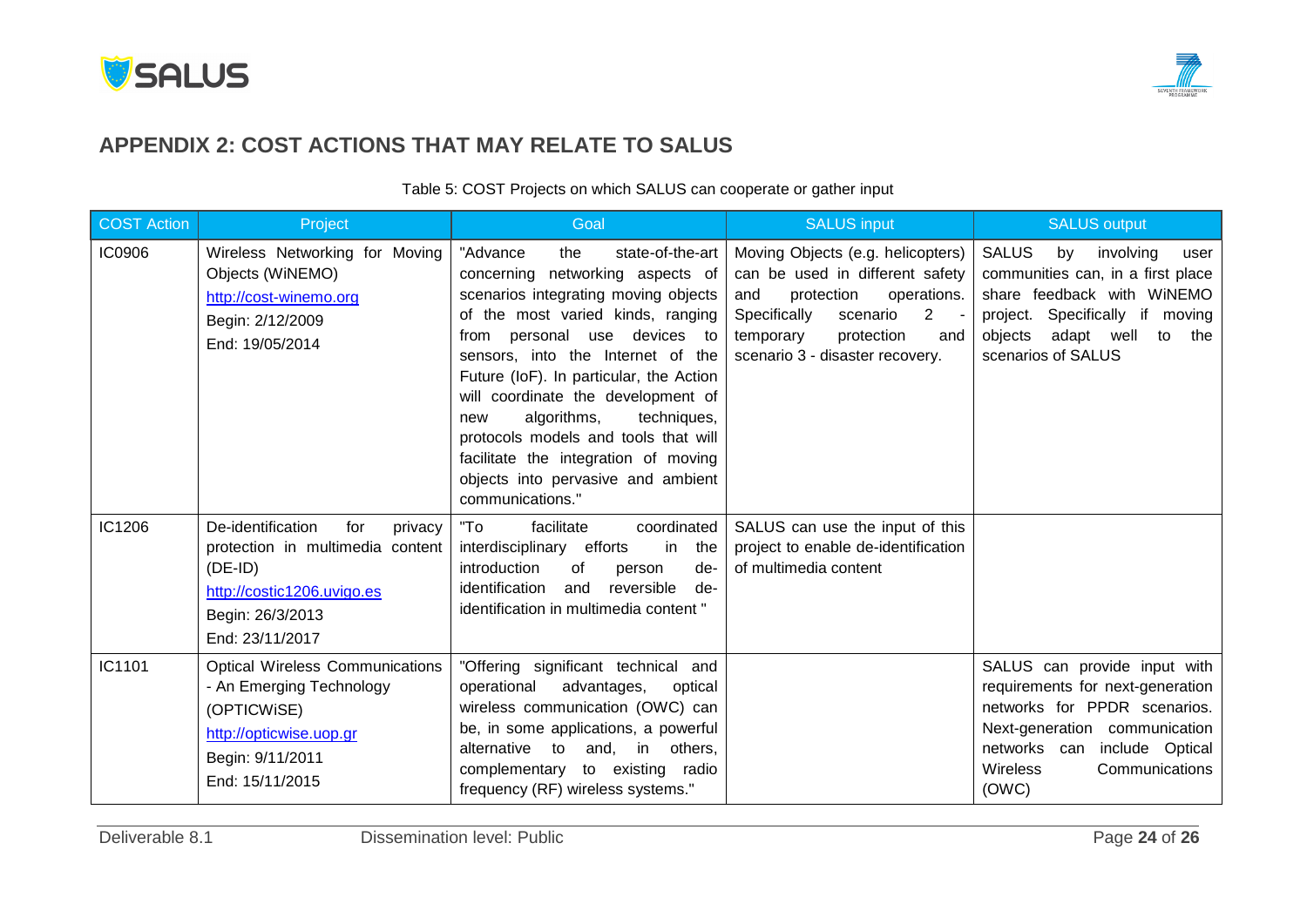



# **APPENDIX 3: 7TH FRAMEWORK PROGRAM PROJECTS THAT MAY RELATE TO SALUS**

<span id="page-24-0"></span>

| <b>Project</b>                                                                                                                                                                                  | <b>Goal</b>                                                                                                                                                                                                                                             | <b>SALUS input</b>                                                                                                                | <b>SALUS output</b>                                                                                                                                                         |
|-------------------------------------------------------------------------------------------------------------------------------------------------------------------------------------------------|---------------------------------------------------------------------------------------------------------------------------------------------------------------------------------------------------------------------------------------------------------|-----------------------------------------------------------------------------------------------------------------------------------|-----------------------------------------------------------------------------------------------------------------------------------------------------------------------------|
| Satellite Based Asset Tracking for<br>Supporting Emergency Management<br>in Crisis Operations (SPARTACUS)<br>Begin: 1/11/2013<br>End: 31/10/2016                                                | "SPARTACUS will design, realise, test<br>and validate in simulated and real<br>GALILEO-ready<br>world<br>scenarios<br>tracking/positioning<br>solutions<br>for<br>critical asset tracking and<br>crisis<br>management."                                 | <b>SALUS</b><br>satellite<br>can<br>use<br>communications<br>enhance<br>to<br>operations in the<br>1 and<br>scenario<br>scenario3 | The output of SALUS can consist on<br>user feedback, as well as technical<br>aspects in the integration of Satellite<br>communications<br>in disaster relief<br>operations. |
| Reliable and Smart Crowdsourcing<br>Solution for Emergency and Crisis<br>Management - RESCUER<br>http://cordis.europa.eu/projects/rcn/11<br>0379 en.html<br>Begin: 1/10/2013<br>End: 31/3/2016  | "RESCUER aims at developing a<br>interoperable computer<br>smart and<br>platform for using crowdsourcing<br>information mashed up with open data<br>to support emergency and crisis<br>management."                                                     |                                                                                                                                   | SALUS can contribute with data from<br>different scenarios<br>the<br>the<br>to<br>RESCUER project to<br>their<br>test<br>computing platform.                                |
| Base<br><b>Stations</b><br>with<br>Aerial<br>Opportunistic Links for Unexpected &<br><b>Temporary Events - ABSOLUTE</b><br>http://www.absolute-project.eu<br>Begin: 1/10/2012<br>End: 30/9/2015 | "design and validate a holistic and<br>rapidly deployable mobile network to<br>provide broadband services based on<br>a flexible, scalable, resilient and<br>secure network design."                                                                    |                                                                                                                                   | <b>SALUS</b><br>can use the<br>aerial<br>base<br>for scenario 2, temporary<br>stations<br>events.                                                                           |
| Intelligent Synthesis and Real-time<br>Response using Massive Streaming of<br>Heterogeneous Data - INSIGHT<br>http://www.insight-ict.eu<br>Begin: 1/9/2012<br>End: 31/8/2015                    | "The goal of the INSIGHT project is to<br>radically advance our ability of copying<br>with emergency situations in smart<br>by<br>developing<br>cities<br>innovative<br>methodologies<br>technologies,<br>and<br>systems that will put new capabilities |                                                                                                                                   | SALUS can contribute with data from<br>the different scenarios                                                                                                              |

#### Table 6: SALUS related FP7 projects

<span id="page-24-1"></span>